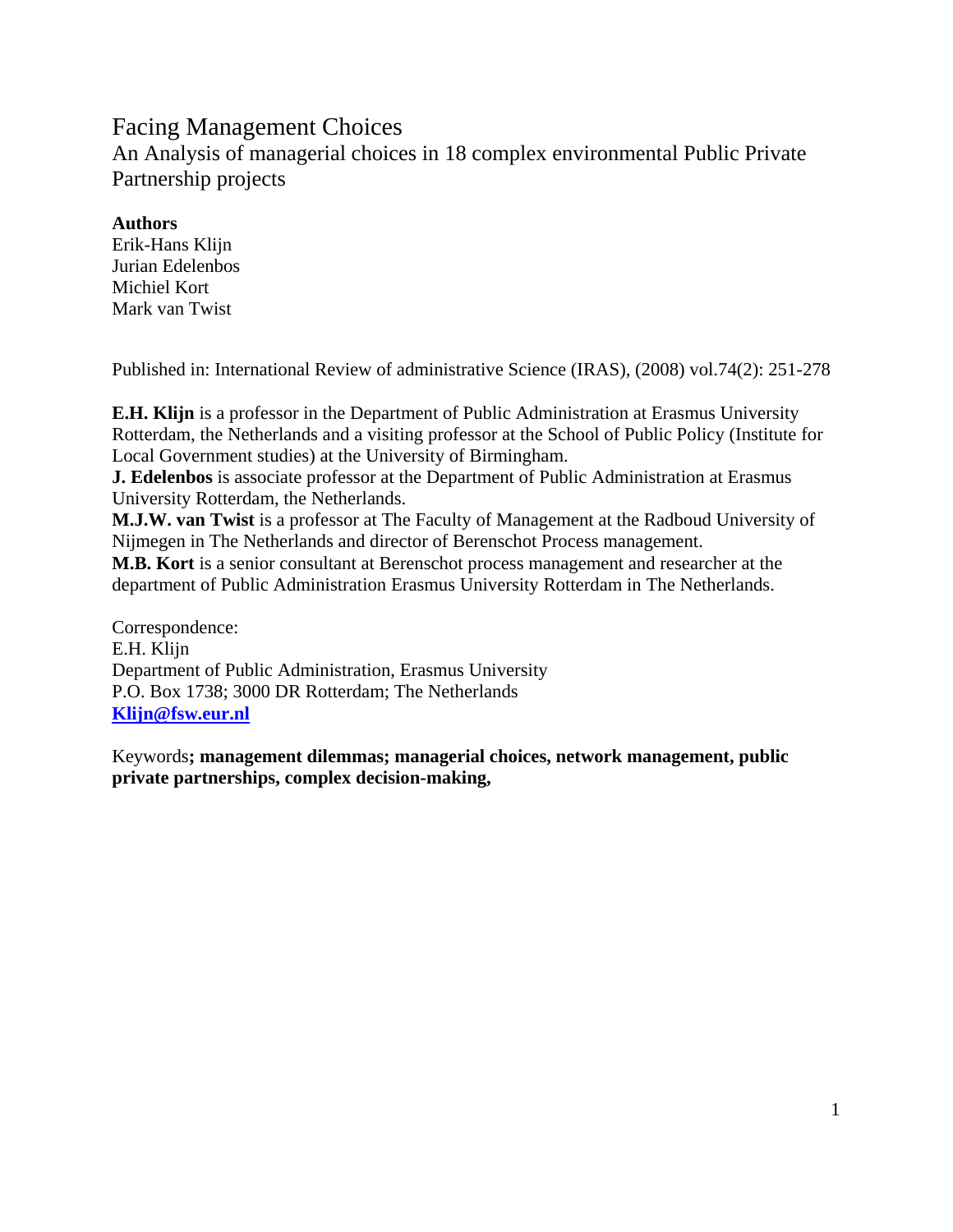# **Abstract**

This article looks at how managers in large infrastructure projects in The Netherlands deal with difficult choices, which are labelled as dilemmas in this article, in their managerial activities. It presents the results of a survey of 32 managers in 18 complex decision-making projects in which public-private partnerships (PPPs) play an important role. The managers were presented with a number of choices and asked to rate the amount of attention they paid to each of the choices. The article focuses on four (groups of) dilemmas managers face in the inter-organizational context of these processes: (1) interaction with parties, (2) strategic orientation, (3) management style and (4) process dynamics.

After a brief elaboration of the role of (network) managers in complex PPP projects and the nature of the dilemmas they face, the four groups of dilemmas are explored by looking at how managers scored on the dilemmas within each group. Conclusions are drawn about managers' perceptions of these dilemmas and the differences between projects. The different choices of dilemmas are then compared with the differences between the scores of the outputs of the projects as perceived by the managers. Finally, general conclusions are made about the dilemmas chosen by managers and the consequences of these choices.

# **Points for practioners:**

# *Pay attention to commitment, goals searching, communication and vertical relations if you want good outcomes in complex environmental projects*

Do managers of complex spatial and environmental projects in general choose to open up the decision-making process for stakeholders to enhance support and use the knowledge of stakeholders or do they choose for a more closed decision-making process that reduces the number of actors and might speed up the decision-making process? In general one can see many of these managerial choices between a more project oriented style, that focuses on control, specifying goals, keeping the budget etc, and a more process oriented style that focuses on activating actors, creating support, or exploring possible content.

If we look at the 32 managerial strategies that were researched, there are a few strategies that are positively and strongly correlated to positive perceived outcomes of projects: commitment, goals searching, vertical relationships and communication.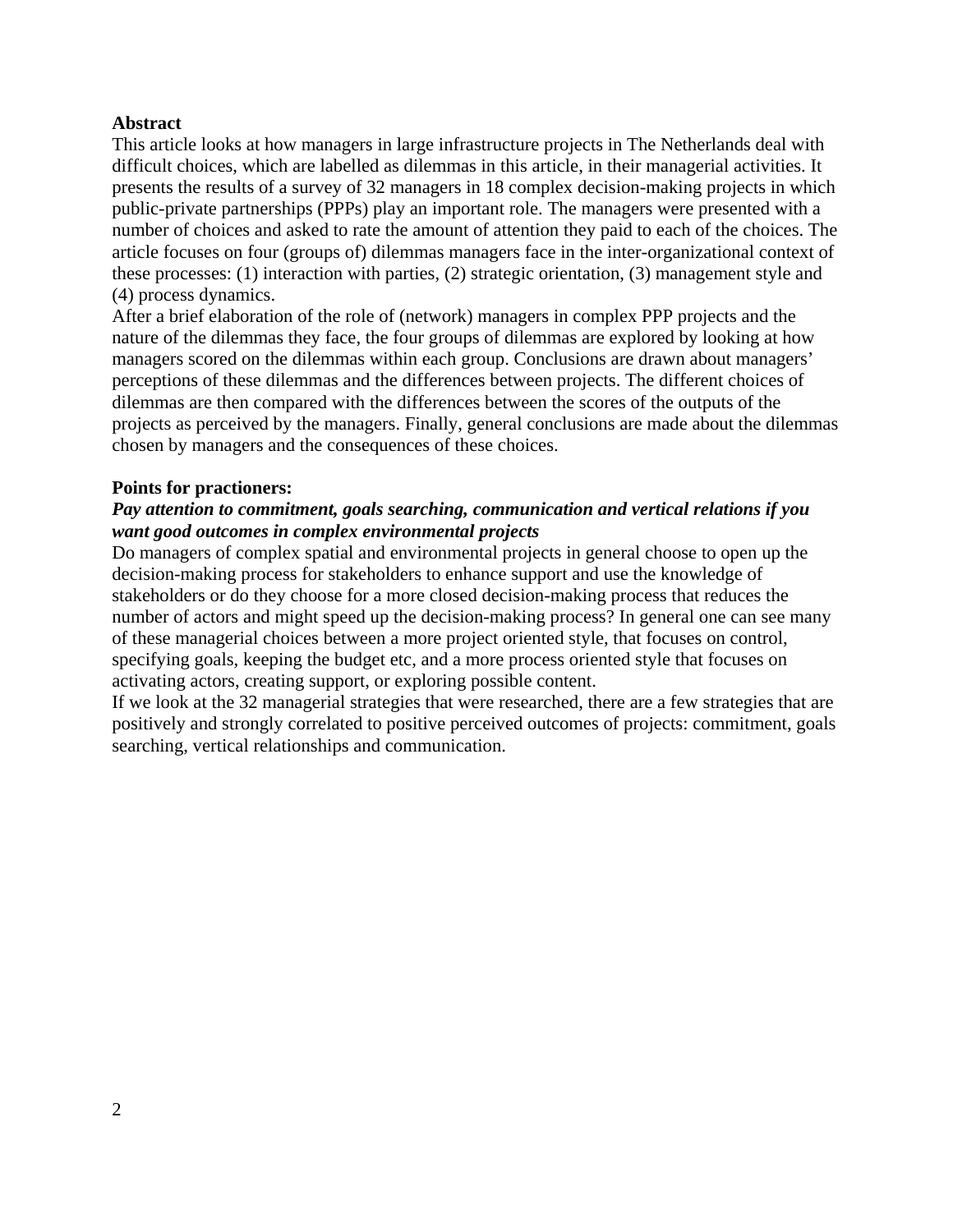# **1. Introduction: Management dilemmas in PPP projects**

Public private partnerships (PPP) can be found in many countries all over the world and the popularity of this form of co-operation continues to rise. Just as in other countries (see Osborne, 2000; Sullivan/Skelcher, 2002), PPPs have received a substantial amount of attention in the Netherlands. For the most part these projects are in the field of urban reconstruction and renewal or are infrastructure projects (Ecorys, 2002; Kenniscentrum 2002; Klijn et al 2006). This gives them a special character since most of these environmental or spatial projects tend to be rather complicated (Klijn, 2003; Healy, 2003; Innes and Boother, 2004; Klijn, et al 2006):

They are characterized by multi-level governance because several levels of public actors and decisions are involved, including at the local, regional and central levels;

- there are many actors involved, including public, private and societal actors, who all want to influence the decision-making process;
- they involve a variety of values (economic, transport, environmental, liveability) represented by different actors (sector ministries, environmental groups, citizen groups, economic stakeholders) that have to be reconciled;
- they have an ambiguous character in the sense that the actors involved all have a different understanding of the main problems but also in the sense that ideas about the problems and solutions change over time;
- Different projects in the same area can be connected in several ways, thus further complicating the decision-making process.

# *Public Private Partnerships: forms and definitions*

Public private partnerships are based on the idea that extra value can be obtained by combining knowledge and co-production (Savas, 2000; Osborne, 2000; Hodge and Greve, 2005). Various definitions of PPPs can be found in the literature. This article utilises the following definition of a PPP: *a cooperation between public and private actors in which actors develop mutual products and/or services and in which risk, costs and benefits are shared* (compare Klijn & Teisman, 2003). Various forms of PPPs can be found in the literature as well as in the real world. In most publications, a distinction is made between PPP concessions or contracts and the PPP as an organisational cooperation project or partnership (Teisman, 1998; Osborne, 2000; Kenniscentrum, 2002; Hodge/Greve, 2005).

- In a *PPP concession* the design, building, financing and commercial operation of an infrastructure project (such as a road or a building like a school) are integrated into a contract. The added value lies in the lower cost of coordination between the various components (often expressed as efficiency or value for money gains). Even though these efficiencies are necessary for a PPP concession, they are insufficient to attract private or public sector interest. Their point of interest arises from the opportunity to create substantive added value. For example, the Private Finance Initiative (PFI) tendering system used in the UK for the design, build, finance and operation of road construction bundles is contracted out to private consortia for a period of 30 years. The consortium is able to use more sustainable (expensive) building materials to save on future maintenance costs (Haynes/Roden, 1999). The payment system rewards the 'availability' of roads (NAO, 2001; NAO 2003) rather than second-guessing the cost of constructing them. The opportunity for long-term involvement in a project provides the potential for devising new solutions to problems and protects against a risk aversion to untested approaches.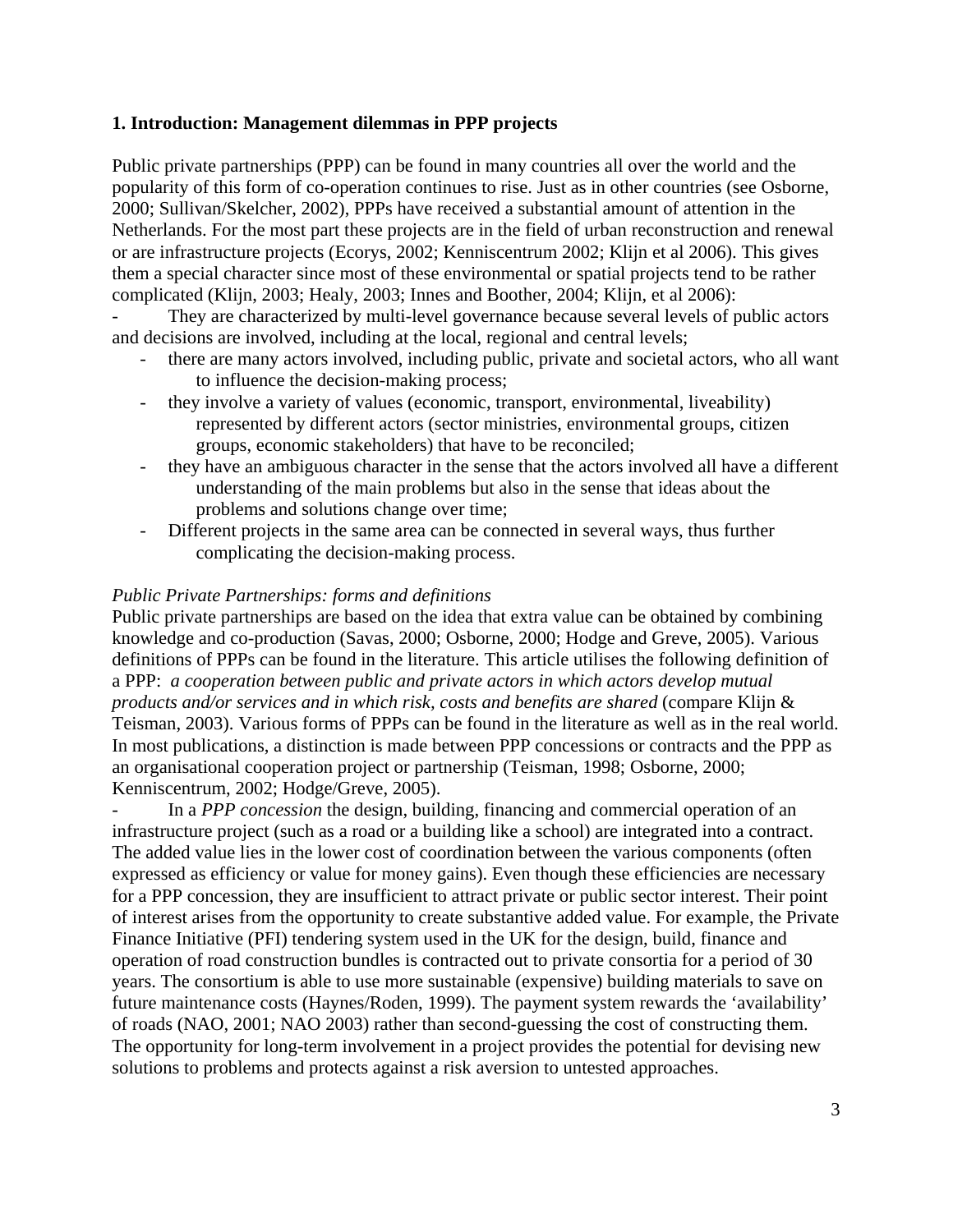- In a PPP as *organisational cooperation project,* separate activities are integrated to create added value. In this case, the PPP is a *partnership*. This type of cooperation is usually found in urban reconstruction and regeneration projects, where measures to strengthen transport are combined with measures aimed at improving the living environment and/or housing as well as measures aimed at strengthening the economy. With this method of cooperation, added value is generated by combining substantive activities and projects which then reinforce one another. This also makes it possible to achieve a financial trade-off between profitable and less profitable but socially interesting components.

In these two forms of PPPs, the method of co-production is regulated in different ways. In the contract form, there is limited co-production between public and private actors. This primarily consists of interaction at the beginning of a PPP project regarding the basic principles of the project that will be contracted out. This mode of cooperation is a variation of the traditional method of contract allocation. Here, attempts are made to increase added value for both the public and private parties through new forms of the contract relationship. Ideas about new contract forms have cropped up in a large number of countries but have been worked out in particular detail in the UK's PFI projects, with a variety of isomorphic processes leading to their adoption elsewhere (DiMaggio and Powell 1983). For instance, the ideas of the Dutch expertise centre for PPP, a prominent PPP think tank that existed from 1998 to 2005 as a part of the Ministry of Finance, have been largely adopted from the English PFI model (Klijn et all, 2007). The preconditions for success with this type of approach to co-production are that the public party should be able to specify the problem (though not the solution, which would be the case in a traditional contractual arrangement) and that clear rules for the tendering process exist (Klijn, 2002). The organizational cooperation constructions, or partnerships, model of PPP involves a far more intensive interaction because the various project components that are often the domain of diverse private and public actors have to be coordinated. Moreover, it is more difficult to clearly delineate in advance the content and ambitions of the cooperation. In observing the Dutch situation, a clear distinction has to be made between the policy debate and the actual projects (see Klijn/Teisman, 2003; Klijn and van Twist, 2007). On the policy level the discussion is mostly dominated by the contractual form of PPP. The afore-mentioned knowledge centre PPP, which dominated the discussion, stressed the value of new DFBM contracts and the fact that clear political goals and a new type of administration are required to manage these contracts. Thus, although there is a generally favourable attitude in the Netherlands towards PPPs, with several projects (almost all in the sphere of infrastructure and housing) having been labelled as key examples of PPP in the last few decades, the government rhetoric has been to try and stimulate the contractual form of PPP. However, there are only a limited number (certainly not more then 10) of contractual forms that resemble the UK PFI projects, although this number is growing slowly (see Klijn/Van Twist, 2007). Most of the PPP projects in the Netherlands are loosely coupled forms of partnership. It is in these forms that complex decision-making processes, which are the objects of our research, can be found. Eighteen of the well known complex PPP projects in the Netherlands have been selected as the focus of this article on research on managerial behaviour.

*Management of PPP: the need for active managerial strategies*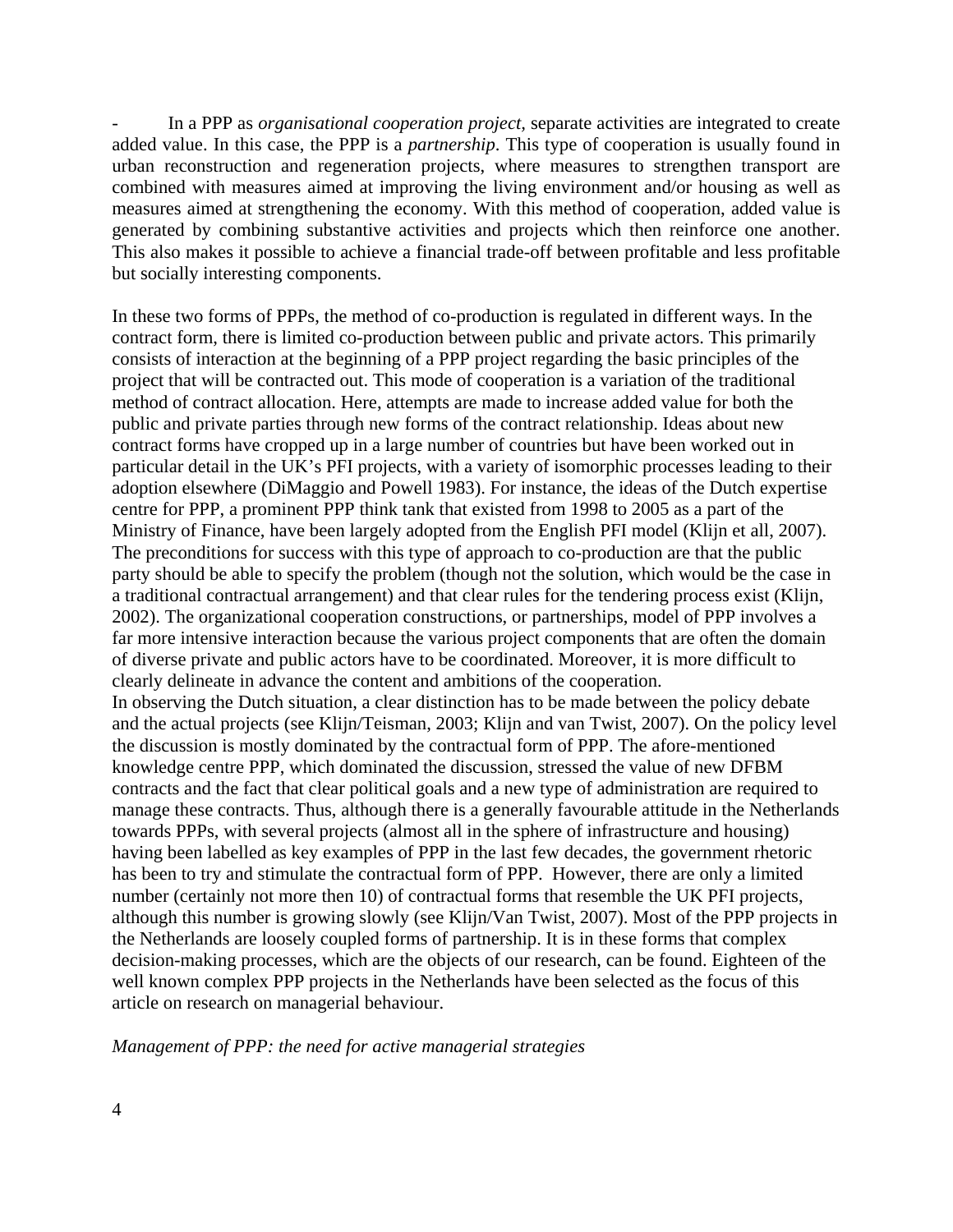Most PPPs, and certainly the ones in this study, are fairly complex and therefore require substantial managerial efforts in order to succeed. This is no easy task. A large number of strategies have been utilised to guide and steer complex policy processes in general and PPPs in particular (see Gage/Mandel, 1990; Kickert et al, 1979; Osborne, 2000; Agranoff/McGuire, 2001; Meier/O' Toole, 2001). While research has made it clear that the managerial activities in a PPP are crucial for its functioning and success (Osborne, 2000; Klijn/Teisman 2003; Hodge/Greve, 2005), it is less clear which managerial choices are the right ones that will result in good outcomes.

Managers of PPPs also are often required to make difficult managerial choices that can be seen and experienced as dilemmas. For instance, should they be generous in the inclusion of actors or should they deny access to certain actors? Should they strive for decisiveness and a speedy process or should they take their time to garner support from the actors involved? Should they be resolute about the content of the project and the course it is to take, or should they demonstrate flexibility and allow content to depend upon external circumstances? In short, there are many difficult choices and options to consider for managers who are responsible for complex PPPs.

#### *Elaborating managerial strategies in PPP projects*

This article aims to shed light on managerial choices in complex PPP projects and the dilemmas that managers face in utilising strategies. The research question is: "*What choices do managers make to manage complex PPP projects? Which choices seem to have the character of a dilemma and how are these managerial choices related to the (perceived) outcomes of these projects?*" To answer these questions, data was collected using the results of a questionnaire administered to 32 managers of 18 large PPP projects in the Netherlands. The respondents were asked which strategies they considered to be important. The strategies were presented in pairs, but each 'pole' of the pair was measured separately so that the impact of each strategy could be assessed on its own while we could also assess whether the choice had the character of a dilemma. A more in depth explanation of the research is presented in Section 3. The role of the network manager in complex spatial PPP projects is discussed in Section 2 where the concept of a dilemma is elaborated on as well. Section 4 contains an analysis of which managerial choices managers think are important. Section 5 broaches the question of which pairs of choices managers consider to be dilemmas. In Section 6, the relationship between management choices and managers' perceived outcomes is discussed.

#### **2. Network Management, Strategic Choices and Dilemmas**

Public private partnership projects are fairly complex and this is certainly the case for the projects studied in this paper. Decision-making in PPP projects takes place within networks of actors (Klijn/Teisman, 2003; Osborne, 2000). Due to the complexity of these networks, achieving mutually agreeable results is not easy. Given the problem of collective action, network interactions lack a 'self executing' character (Olson, 1965). Since cooperation and the coordination of goals and interests do not occur of their own accord, it is necessary to deliberately steer and manage interactions within networks. In the literature on governance and networks, these managerial strategies are generally referred to as network management (Kickert, et all, 1997; Mandell, 2001; Agranoff/McGuire, 2001; Meier/O' Toole 2001) However, there is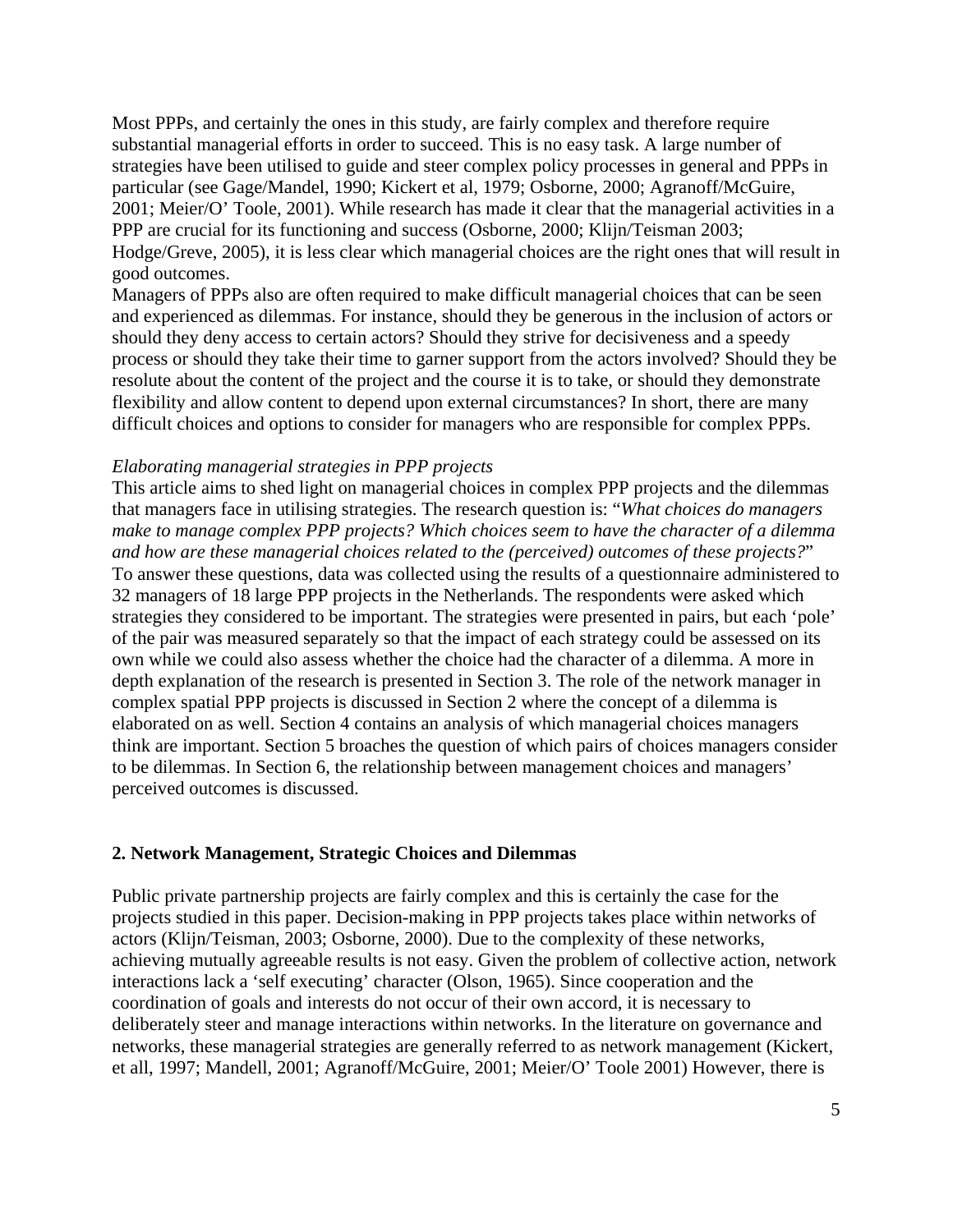some scope for self steering within processes of interaction. Network management does not imply that everything has to be strictly controlled and organized (Klijn/Edelenbos, 2006).

#### *The need for network management*

The role of the network manager differs from the traditional image of a manager. Because of the absence of a clear organizational context, fewer (or completely non-existent) hierarchies and greater differences in perceptions of problems, solutions and division of costs, the role of the network manager is more one of facilitating interactions, connecting actors and arenas and furthering the content (see Koppenjan and Klijn, 2004).

Various management strategies have been identified in the literature (Agranoff/McGuire, 2001; Meier and O'Toole, 2001). The available strategies can be categorized as strategies of process management (Gage and Mandell (eds.), 1990; Koppenjan and Klijn, 2004). Process management involves facilitating the interactions between actors in policy games. This includes steering strategies aimed at bringing different actors' perceptions together, coordinating interactions and other activities. A crucial factor is that while these strategies are indirect in the sense that they try to facilitate interactions, they consider the structure of the network and the rules as given. There are also direct strategies aimed at actors and interactions. Managers are assumed to be confronted with choices time and again when choosing strategies. For example, do they select strategies to enhance the involvement of parties or do they select strategies that enhance control over the project? It is also assumed that at least some of these choices have the nature of a dilemma. In order to elaborate on this point, we must first understand what is meant by a dilemma.

#### *Dilemmas: What are they really?*

A dilemma is often described as a state in which a choice must be made between two alternatives, both of which have major problems. However, a dilemma does not by definition have to be limited to the difficult problem of choosing between two evils (Hampton-Turner, 1990). It does not only concern the situation of the man who faces an abyss and hears the wolves howling behind him. A dilemma can also involve weighing between good and good: the classic matter of the mule that has to choose between two bales of hay.

Whether it concerns a choice between two evil and two good -- even attractive -- alternatives, a dilemma is a thorny issue. This is clear from the clarification Hampden-Turner provides in his definition (1990:9): "Di'lemma is from Greek meaning 'two propositions'. These seemingly 'opposed' propositions are converging upon us simultaneously. If we give exclusive attention to either one of the pair, the other is likely to impale us." A good example is the choice between whether to involve many stakeholders in complex processes or to limit the number of stakeholders, a choice that is often discussed in the literature on complex processes (Young, 2000). Involving many stakeholders can increase the support and quality of the content, because more information becomes available and stakeholders do not use their possible veto powers, but can also come at the expense of the speed of decision-making. Limiting the number of stakeholders, on the other hand, can speed up decision-making but may come at the cost of support and the quality of content. It is often presented in the literature as a choice that cannot combine both values (speed and support) (De Bruijn et all, 1998).

On the surface, a dilemma appears to us in the form of a complex problem, an ambiguous situation that is difficult to solve. At a deeper level, it concerns a difficult choice between two (or more) alternatives that are irreconcilable. A dilemma basically involves a clash of values.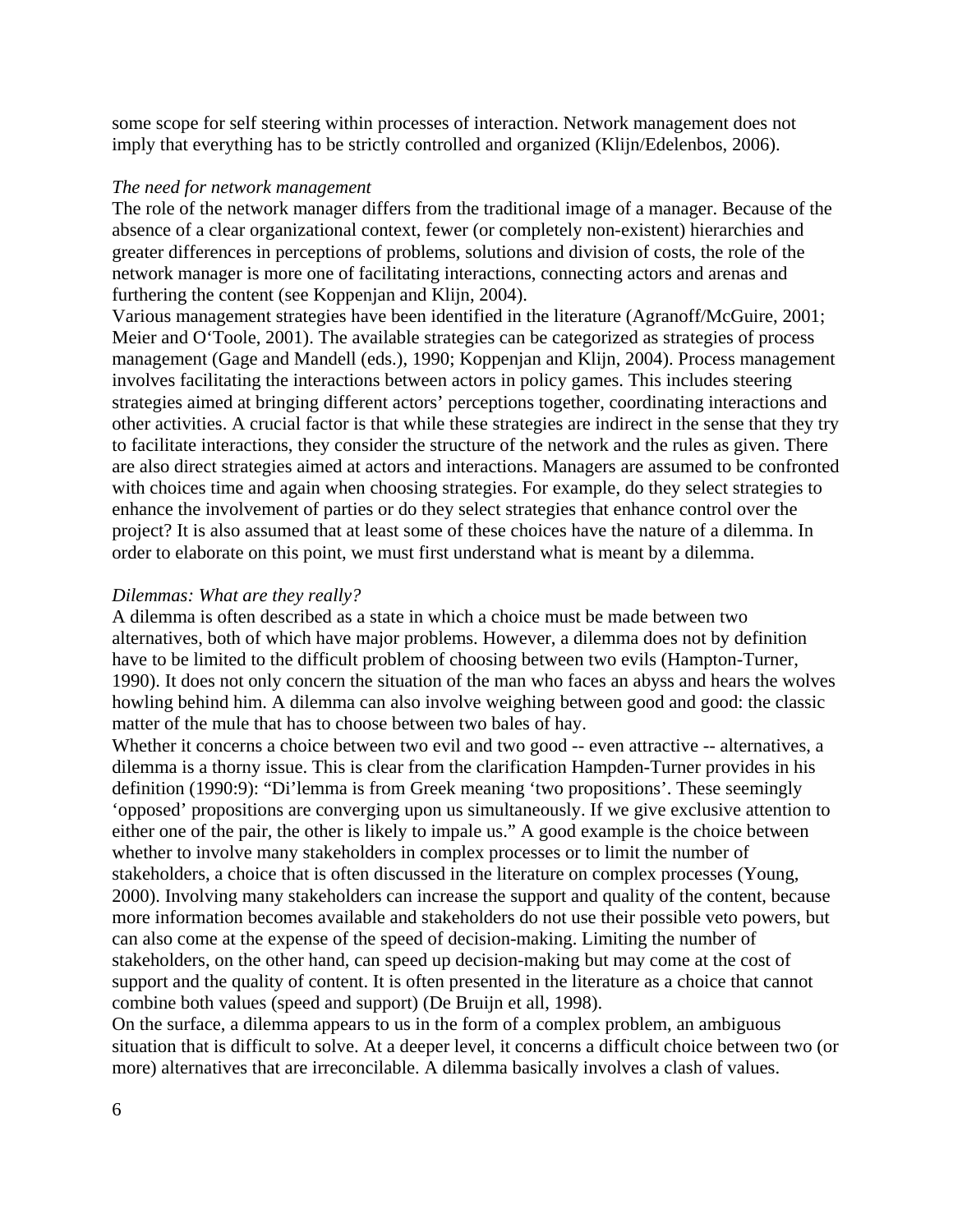A dilemma can thus be viewed as a special form of choice in which a complex issue manifests itself, that is, in a form where the complexity of the issue emerges from a conflict between values. The concept of dilemma is applicable to complex problem situations if and to the extent that it involves a choice between different, conflicting values that are difficult or not at all reconcilable. In the end, a dilemma essentially involves conflicting values, or 'competing values' (see Quinn et al., 1996).

#### *Management Choices: the distinction between project and process management*

What kinds of choices are managers in complex PPP projects likely to encounter? The literature on internal management does not provide much information about this since the management of these projects is very different from internal management processes (see Mandel, 1990; Kickert et all, 1997; Koppenjan/Klijn, 2004). Thus, a different kind of literature has to be researched in order to base possible managerial choices on. An interesting source for constructing managerial strategies and choices is the literature on process/network and project management on complex decision-making (Mandell, 2001; Meier & O'Toole, 2001; De Bruijn et all, 1998; Meredith & Mantel, 2000; Mantel, 2005)

Project management is very focused on controlling the phases according to five features: the quality of the content, costs, time, organization and information (Meredith, 2000; Meredith and Mantel, 2005). When each phase is passed through, this is signified by a basis document which identifies the results from the previous phase, as well as the demands and approach for the subsequent phase. The result of each phase is assessed according to the basis document. Project management is primarily concerned with controlling the project internally and is less concerned with a continual interaction with the external environment. Here, it is taken for granted that problems and solutions (within certain limits) are rather stable. This makes it possible to use project management techniques such as clear goals, a timeline, clear conditions and an end product that is defined ad hoc.

In comparison to this idea of project management, the idea of process/network management can also be found in the literature on large projects. This perspective stresses the dynamics of decision-making and interdependency on other actors. Process management focuses more on strategies to involve other actors, create variety in content to enhance the attractiveness of proposals and ways to connect interactions between actors (Gage/Mandell, 1990; Kickert et all, 1997; De Bruijn et all, 1998; Agranoff/McGuire, 2001; 2003).

These two, sometimes fairly different approaches can be considered when writing about complex projects and tensions can often be observed in the literature between possible strategies belonging to the two approaches. The problem then becomes that these projects require clear goals to proceed but they also need the flexibility of incorporating stakeholders' interests along the way. There is therefore a tension between goal realization that calls for setting clear goals and goal searching which calls for rough goals that can be worked out later on (De Bruijn et all, 1998; Klijn et all, 2006). This choice can be construed as a managerial problem to be solved but it can also be seen as a managerial choice which can take the form of a dilemma (for example, goal realization versus goal searching).

In comparing the project management approach with the process management approach, many such managerial choices can be found which appear to be difficult to be reconciled. In this paper, a number of managerial strategies were isolated from a wide range of literature on project and process management to construct a number of managerial choices. These choices thus generally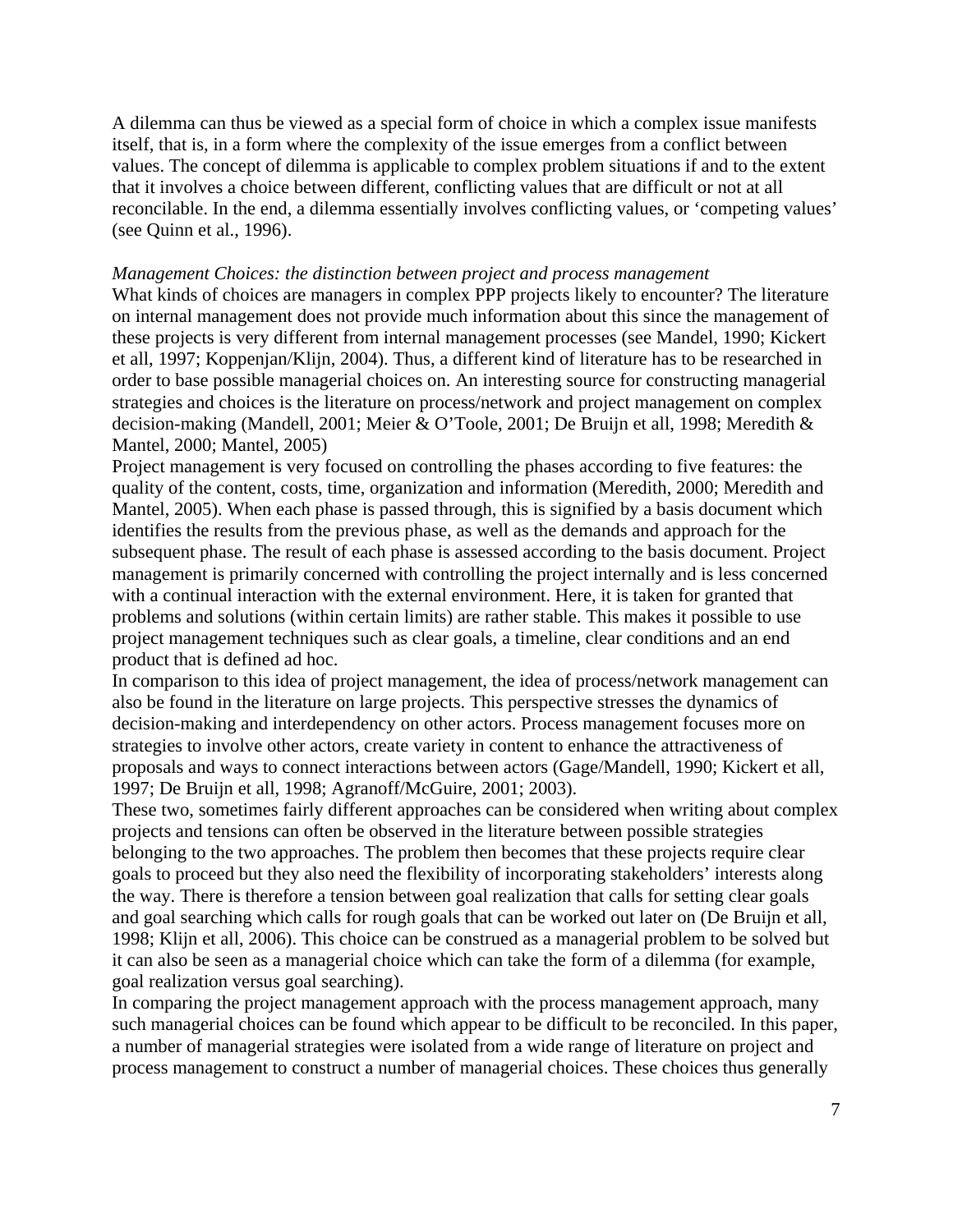reflect the tension between a more project-oriented managerial choice and a more processoriented one. Managers may even be seen to consistently make one particular choice from our available range of constructed choices and thus tend to emphasis project management more than process management. In general, authors tend to identify public managers with process management because they tend to favour the involvement of stakeholders and private managers with project management since they prefer decisiveness, speed and efficiency. If this is correct, (some) differences in the strategic choices of public and private managers will be seen. Since the backgrounds of the managers interviewed were tracked, some reflections can be made on this issue.

# *The constructed choices*

In the period before the research project, a preliminary set of choices were tested among a varied popul[a](#page-34-0)tion of managers, civil servants and experts (see Klijn et all, 2006).<sup>a</sup> Based on this preliminary investigation and the literature on project and process management, 16 managerial choices were constructed that fit into four interesting categories that were selected from the literature. These are:

- 1. *Interaction with parties*: this category concentrates on how parties are involved in the preparation and execution of spatial structuring projects. Questions that arise here include: on what basis are parties involved in a spatial structuring project? What is the relationship between the project and the environment with stakeholders?
- 2. *Strategic orientation*: this category concerns the strategy of the project leadership with regard to issues such as communication, executing research, closing contracts, etc. Questions that arise here include: how are agreements between the project leadership and stakeholders drawn up? What style of communication has been established between the project and the environment? How are unclear issues investigated?
- 3. *Style of management*: this category draws attention to how the project/process manager approaches the issue. Elements that play a role here include the degree of flexibility in the way the process manager operates and the degree to which the process manager is oriented on creating fruitful relationships with other actors (both members of the project organization as outsiders).
- 4. *Process dynamics*: this category concentrates on how managers within spatial projects deal with the whimsicalities of the process of cooperation. This includes issues such as: steering for process or for content, working towards a certain outcome or an open view with regard to the outcome of cooperation and committing early to certain proscribed values in dealing with issues versus holding on to a certain degree of freedom.

Within each category four managerial choices were identified. These choices are presented in Table 1

| Categorv            | Choices                     | <b>Explanation</b>                                                   |  |  |
|---------------------|-----------------------------|----------------------------------------------------------------------|--|--|
| 1. Interaction with | Involvement - manageability | To involve stakeholders or not and focus on control in terms of time |  |  |
| parties             |                             | and money.                                                           |  |  |

Table 1. Management choices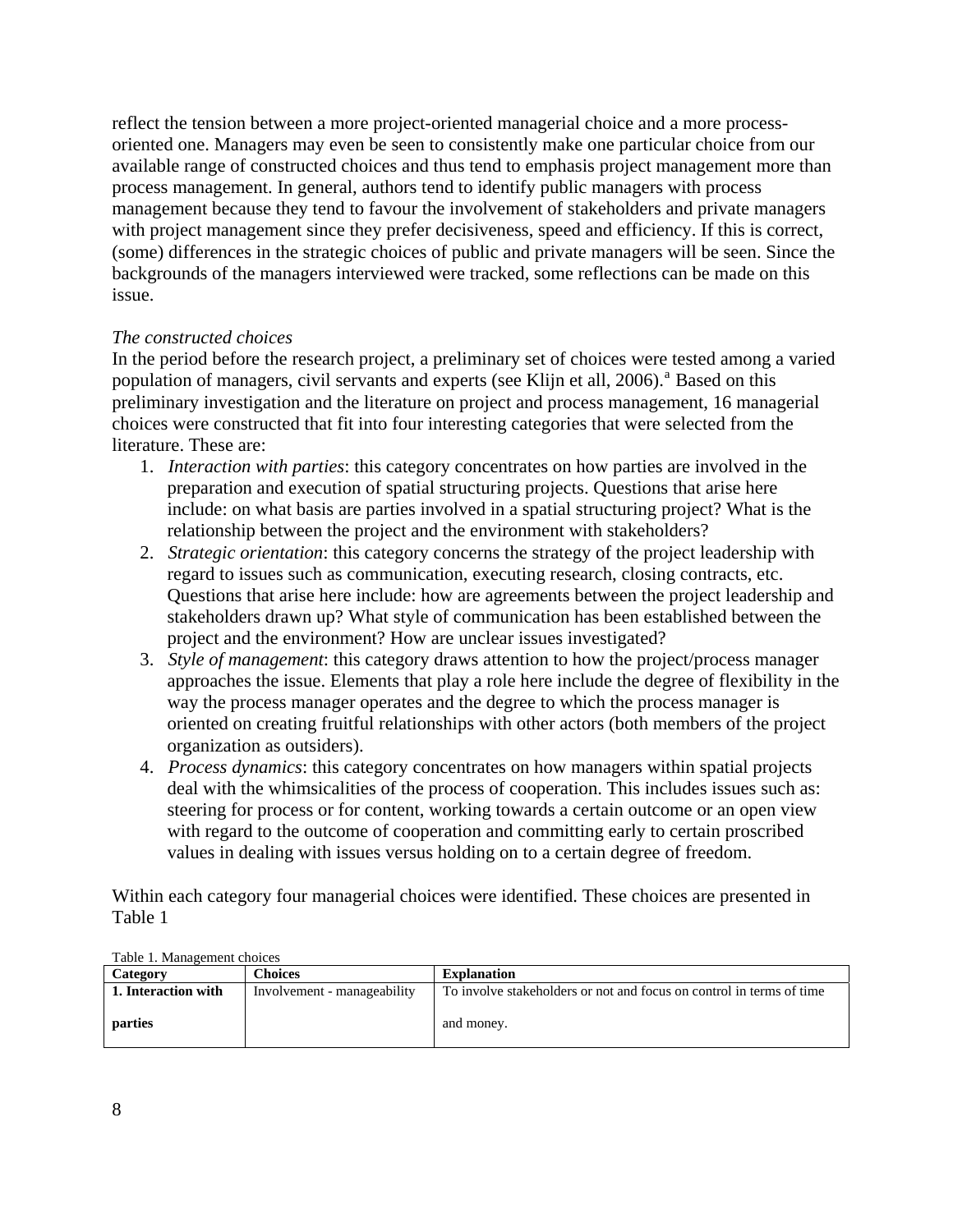|                     | Representation - variety        | Selecting actors based on their representation versus selecting actors  |
|---------------------|---------------------------------|-------------------------------------------------------------------------|
|                     |                                 | on the basis of ensuring maximum variety and information.               |
|                     | Horizontal relations - vertical | Emphasis on the hierarchical relationships between actors and project   |
|                     | relations                       | managers or on the horizontal relationships.                            |
|                     | Openness - closed-ness          | Wide access to other actors or restricted access.                       |
| 2. Strategic        | Support - decisiveness          | Attention paid to garnering support from other actors or to achieving   |
| orientation         |                                 | results quickly.                                                        |
|                     | Communication - conflict        | Conflicts of interest are to be fought out or avoided and bridged by    |
|                     |                                 | communication.                                                          |
|                     | Joint fact-finding - a stand-   | Information collected in a joint fact-finding process or each actor     |
|                     | alone process                   | collects his own information.                                           |
|                     | Trust - contracts               | Interactions aimed at achieving solid agreements in contracts or based  |
|                     |                                 | more on mutual trust.                                                   |
| 3. Style of         | Results - interaction           | Actions are mainly aimed at achieving results or at achieving good      |
| management          |                                 | relations.                                                              |
|                     | Internal - external             | The orientation is more internal (the project organization itself) or   |
|                     |                                 | external (other actors involved).                                       |
|                     | Reactive - proactive            | The manager is more likely to react to other initiatives or takes       |
|                     |                                 | initiative himself.                                                     |
|                     | Flexible - determined           | The project manager has clear goals or adapts to new circumstances.     |
| 4. Process dynamics | Content - process               | Project interactions are more focused on content (initiating and seeing |
|                     |                                 | to quality) or process (types of interactions, roles, etc).             |
|                     | Goal realization - goal         | Interaction is aimed at achieving detailed goals or has more rough      |
|                     | searching                       | goals that can be worked out later to combine actors' goals.            |
|                     | Designing - developing          | Solutions are achieved through conscious design or through              |
|                     |                                 | interactions with stakeholders in the process.                          |
|                     | Commitment - discretion         | Actors are bound to the project or allowed freedom to manoeuvre.        |

Each of the above poles can be seen as a strategic choice that managers have to make in the implementation of a project. Thus, if their score on involvement is high, this means they pay much attention to this aspect in their strategy. The research was aimed at answering several questions: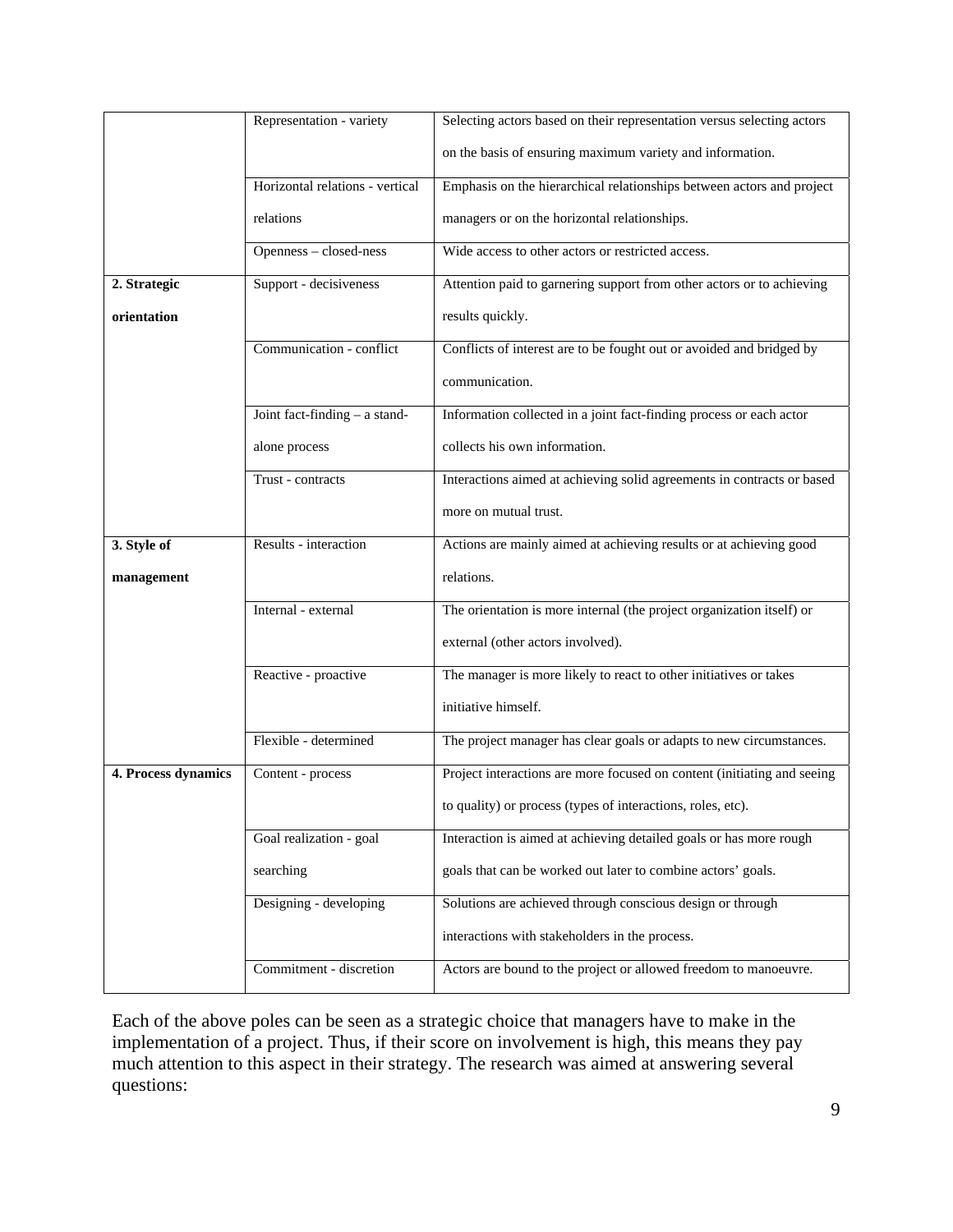- Which choices do managers pay the most attention to?
- Do managers experience dilemmas in these choices?
- How is the attention to managerial choices related to perceived outcomes (that is, which choices correlate with a high satisfaction of outcomes)?

These are questions that have not been addressed much in Public Administration research until now. The literature on dilemmas is generally not really empirical and information on the relationship between managerial choices in complex decision-making processes and outcomes is certainly scarce (for an exception see Meier/O'Toole, 2001).

# **3. Methodological issues and research methods**

# *Case selections and measuring dilemmas*

As indicated above, the aim of this research is to identify the choices that managers make in coping with the complexities of PPP projects and see if these choices appear to be dilemmas for them. The research also aims to relate managers' choices to their perceptions of the outcomes. A total of 18 projects were selected from the well known lists of Dutch PPP projects. This is a reasonable sample of the total projects of this type in the Netherlands although the exact percentage of all infrastructural PPP projects is not known since there is no official list of such projects. However, an optimistic guess is that there are about 60 of these large PPP projects in the Netherlands (see Ecorys, 2002; Kenniscentrum 2002 which come to slightly over 50 projects in the Netherlands in 2002), which makes a selection of 18 seem reasonable. Variation was achieved by selecting different type of projects (see below). The limited number of large PPP projects means that the total sample of managers active in large infrastructure projects is fairly limited as well. In the end, material was collected from 32 managers of these 18 infrastructure public-private cooperative projects. Selection was based on four criteria:

- development of environmental space was the central issue;
- projects were characterized by a variety of actors and interests;
- projects were characterized by a combination of environmental functions and the need for innovative environmental solutions;
- Public private cooperation was an important feature of the project.

The 18 selected projects can be categorized as road projects, area development projects and combination projects. These are presented in Table 2 below:

| Road project      | Area development      | Combination            |
|-------------------|-----------------------|------------------------|
| A4 Zuid           | Hart van de Heuvelrug | Den Haag Central       |
| A 59              | Arnhem Rijnboog       | A <sub>2</sub> passage |
| N <sub>2</sub> 01 | Delft Zuidpoort       | Arnhem Central         |

*Table 2: The 18 selected cases categorized by project type*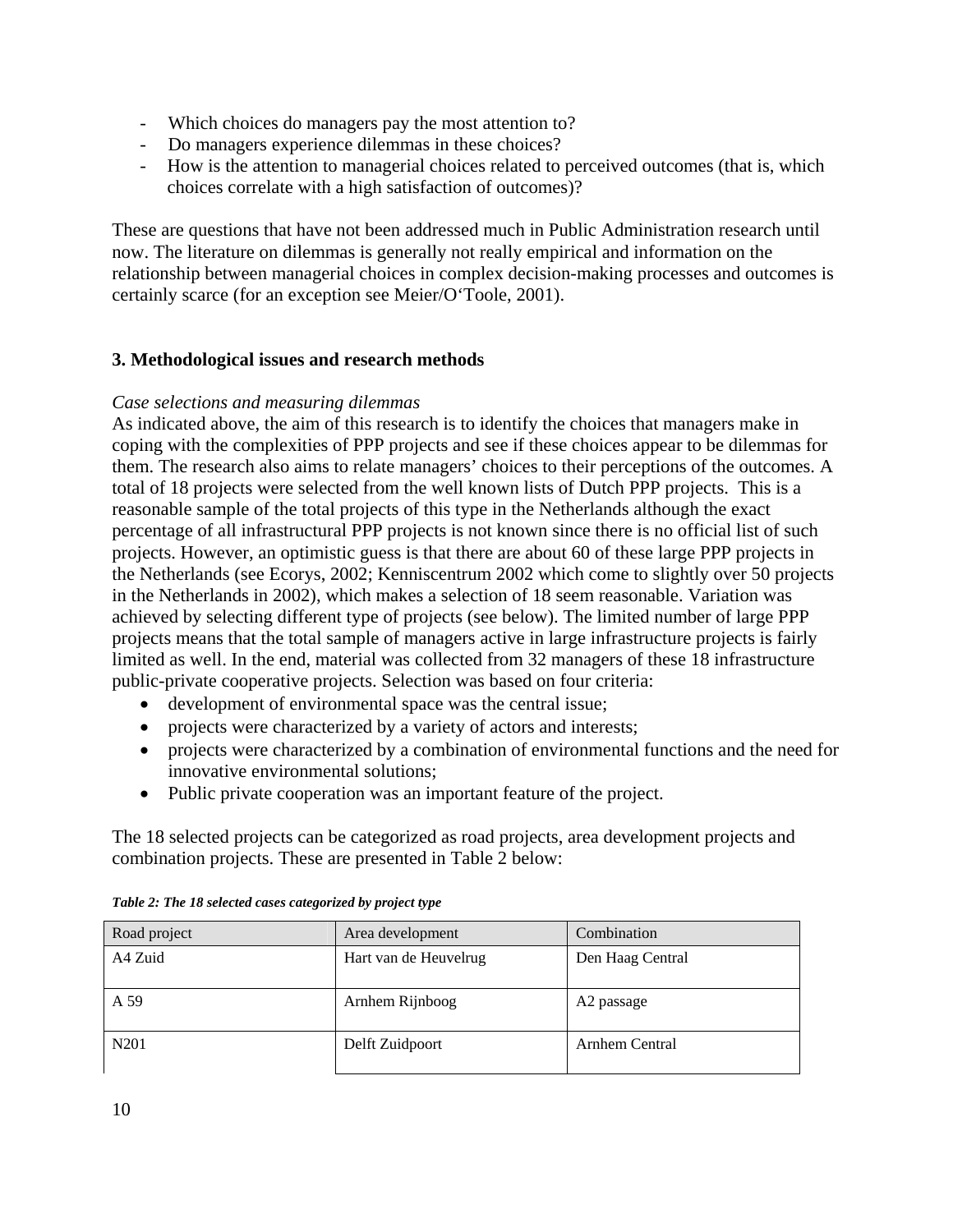| Maastricht Belvédère | Delft railway zone     |
|----------------------|------------------------|
| Groningen Meerstad   | Amsterdam Zuidas       |
| Roerdelta            | Sijtwende              |
| Wieringerrandmeer    | Utrecht station area   |
|                      | W <sub>4</sub> project |

Thus, the selections made were really of complex decision-making processes, as the assumption was that the difficulty of managerial choices and the possibilities of dilemmas in these choices were more likely to be present in these processes.

The various poles of the choices were measured by statements that were presented to the managers. Each pole was measured by three statements. A list of four themes, each with four dilemmas (with each dilemma consisting of two poles) resulted in a questionnaire with 4 x 4 x 2x 3 = 96 statements (see Appendix 1 for some examples of the items). Additional items on outcomes (on both content and process) were added to these statements. Respondents could choose a score of most certainly to most certainly not (on a 5 point scale). The score for each pole of the choice was measured separately. This allowed us to look at the relationship between the two poles (e.g. openness versus closure) but also provided an opportunity to look at the relationship of each pole (as an indication of a strategic choice made by a manager) with the perceived outcomes.

# *Fieldwork and methods*

The fieldwork was conducted between April and December 2004. The 18 selected projects were first studied in a general way attempts were made to identify two persons involved in the management of each project. When doubts arose about the identity of the manager(s), experts or participants in the project were asked to identify them.

Next, face-to-face interviews were conducted with the identified managers. These interviews involved completing a (large) questionnaire (see Appendix 1 for some examples of the items). This was extensive work, but it ensured that the questionnaire was indeed filled out by the right person, a crucial point since the research was focused on the choices made by managers in complex projects. In some cases, the manager interviewed did not want to fill out the questionnaire. For this and other reasons (such as cancelled appointments), we were unable to secure the two forms for every project and although 37 interviews were conducted, only 32 questionnaires were filled out. Although the number of respondents was not high, each respondent was the exactly appropriate person and together, the respondents represented a significant number of all the possible respondents.

The material was analyzed in various ways. Besides simple scores for each question and an aggregate for each pole of a choice, the correlations between the various poles of each choice were analyzed<sup>[b](#page-34-1)</sup> as well as the correlations between the poles and the aggregate scores of the perceived outcomes of the PPP. An overview of all the correlations between the poles of the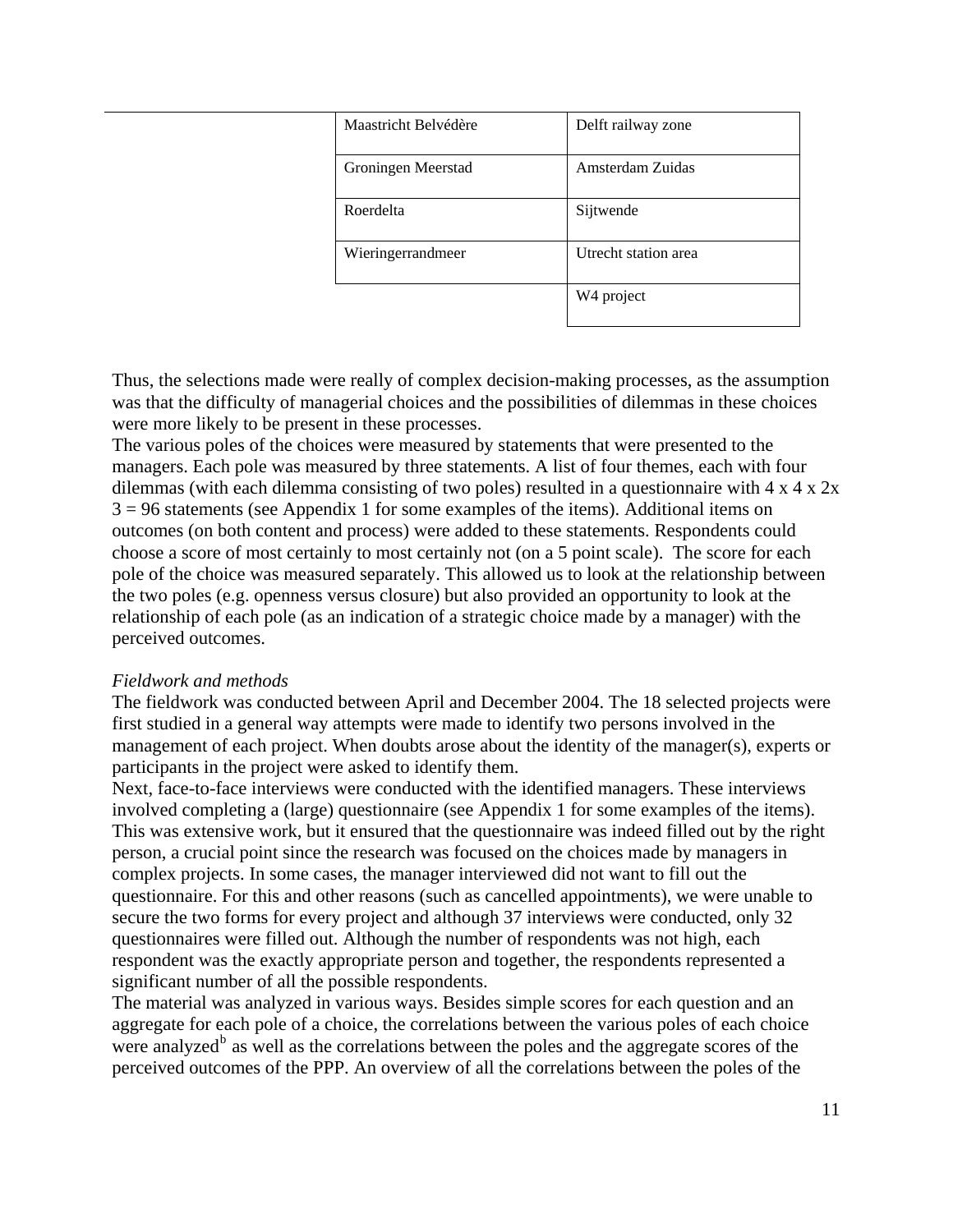various choices which also included the aggregated scores of the perceived outcomes can be found in Appendix 2. The correlations were also used to determine if a choice was a dilemma or not (see further discussion below). In addition, they provided a first impression of the answer to the question of which choices (poles) related strongly to (high) perceptions of outcomes. To analyze the weighted effect of each choice (pole) on the perceived scores of outcomes, a stepwise regression analysis was done. This method of analysis involves presuming a causal link between a dependent variable, in this case the weighted scores for perceived outcomes on content and process, and an independent variable. in this case the poles of the choices, while the weight (standardized Beta) determined the direction and scope of the linear relation. Regression analysis allowed us to predict the value of the independent variables (in this case the poles of the various dilemmas) and an impression of the best predictors of perceived outcomes could therefore be obtained. The regression figures of each of the poles with process and/or content outcomes are presented in Appendix 3.

# *When is it a dilemma?*

As discussed earlier, a dilemma arises when managers feel that they have to make a more or less forced choice between two options (poles). This can be detected by looking at the correlations of the scores of the poles. Poles can have a high or low and a positive or negative correlation. Only in the case of a high negative correlation do we speak of a dilemma. Table 3 summarizes the possibilities.

|                      | High correlation                              | Low correlation                        |
|----------------------|-----------------------------------------------|----------------------------------------|
| Positive correlation | No dilemma: More attention paid to one        | No dilemma: More attention paid to one |
|                      | aspect of strategy goes together with more    | aspect of strategy relates to a small  |
|                      | attention paid to another aspect. Managers do | increase in attention paid to another  |
|                      | not choose between aspects but rather,        | aspect. No trade-off is necessary.     |
|                      | combine them.                                 |                                        |
| Negative correlation | Dilemma: More attention paid to one aspect    | No dilemma: More attention paid to one |
|                      | of manager strategies comes at the price of   | strategic aspect goes together with a  |
|                      | less attention paid to another aspect.        | small decrease in attention paid to    |
|                      |                                               | another aspect. Managers do not        |
|                      |                                               | perceive a major choice problem.       |

|  |  |  |  | Table 3: Possible correlations between the poles of a dilemma |
|--|--|--|--|---------------------------------------------------------------|
|  |  |  |  |                                                               |

# **4. Management choices: an overview**

12 This research began with the idea that managers in complex infrastructure projects make choices with regard to management strategies and that some of these choices possess the character of a dilemma. The first step, of course, is to find out which management choices (the poles) managers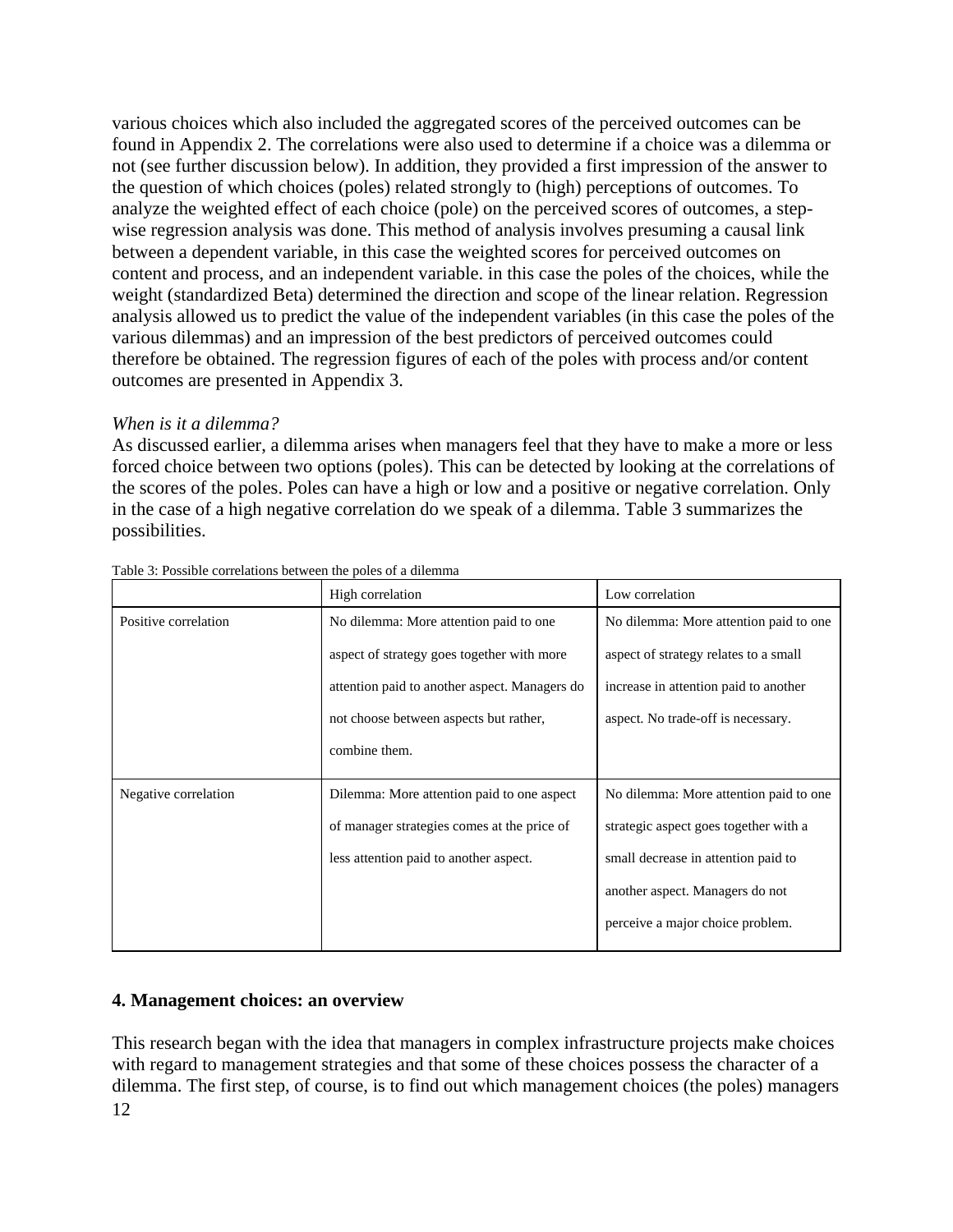consider to be the most important. Thus, the choices managers made with regard to the various poles that had been identified were first analyzed, without determining whether these would be classified as managerial dilemmas.

#### *Managers' attention to aspects of choices*

Table 4 presents the importance that managers attribute to the available choice options as a percentage. The higher the percentage, the more important managers consider the choice to be. Thus, if managers attribute a score of 80% to an option (See Table 4), this means that they consider it to be fairly important, while a score of 47% (such as for designing) means that managers attribute only limited importance to this aspect of the choice. The scores are derived from the managers' scores on the items in the survey for each aspect or pole of the choice. The three items for each pole are computed, with the possible scores ranging from 3 (three times strongly disagree being a low score for that pole) to 15 points (3 time strongly agree being a high score on that pole). Thus, 80% means that managers score an average of a 4 (on a scale ranging from 1 to 5) on a pole for the items.

The scores are provided for all managers but also separately for public and private managers. Public managers are all employed by a public organization (municipality, county or other public organization). Private managers are employed by a private organization (mostly private firms or consultancy agencies).

| <b>Choices</b>                      | <b>Managers</b>     |                        |                         |  |
|-------------------------------------|---------------------|------------------------|-------------------------|--|
|                                     | <b>All managers</b> | <b>Public managers</b> | <b>Private managers</b> |  |
| Interaction with parties            |                     |                        |                         |  |
| 1. Involvement - Manageability      | 80-63               | 82-64                  | 76-61                   |  |
| 2. Variety – Representation         | 65-69               | 66-66                  | 63-75                   |  |
| 3. Horizontal - Vertical            | 72-56               | 73-52                  | 67-63                   |  |
| 4. Openness – Closed-ness           | $46 - 51$           | 50-47                  | 38-57                   |  |
| Strategic orientation               |                     |                        |                         |  |
| 5. Support - Decisiveness           | 68-58               | 70-58                  | 64-58                   |  |
| 6. Communication - Conflict         | 72-61               | 74-64                  | $70 - 55$               |  |
| 7. Joint fact-finding - Stand-alone | 69-69               | $70-65$                | 68-74                   |  |
| process                             |                     |                        |                         |  |
| 8. Trust – Contracts                | 50-49               | 49-50                  | 53-48                   |  |

Table 4: The importance managers attach to different poles (in %) of a managerial choice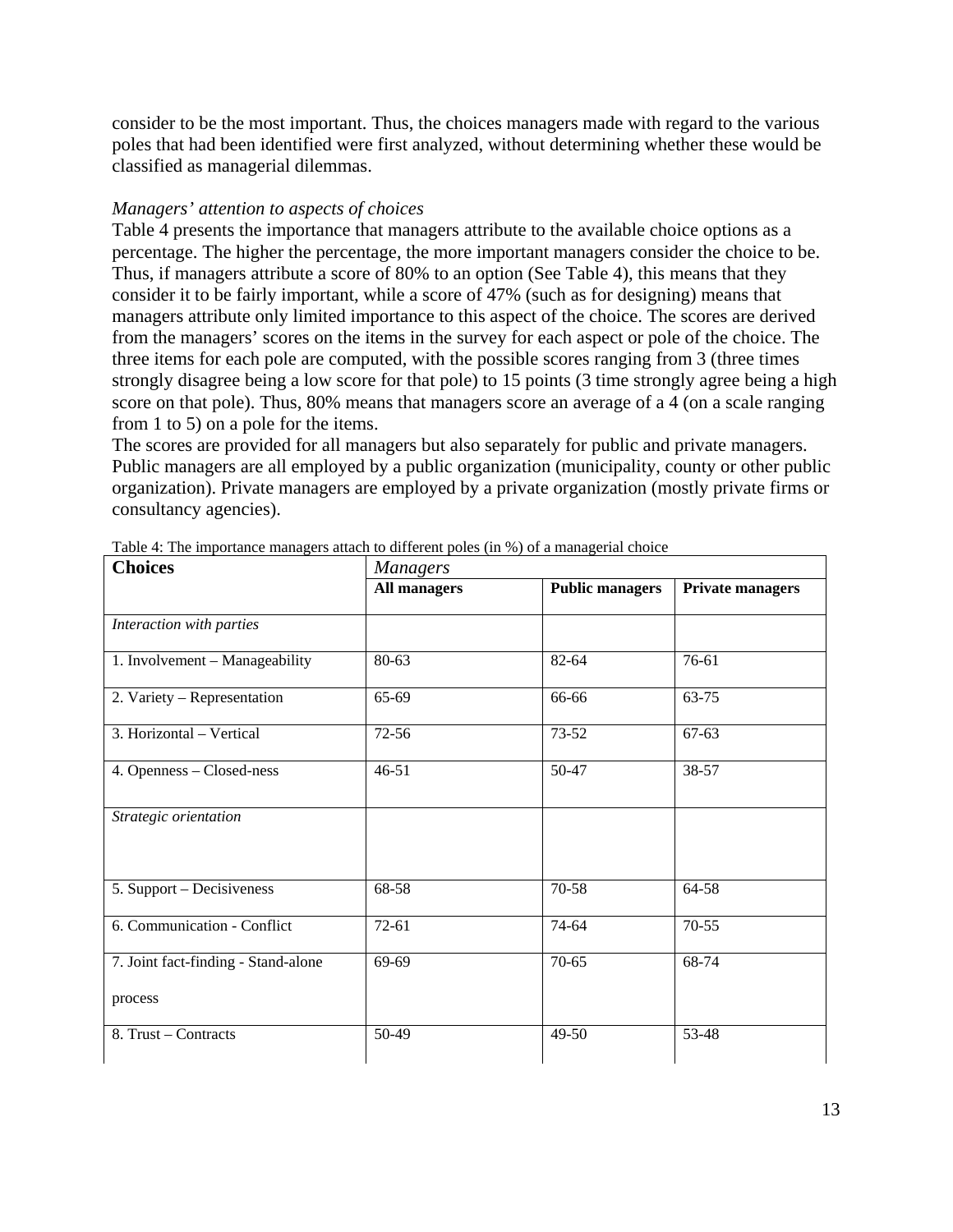| <b>Style of Management</b>            |           |           |       |
|---------------------------------------|-----------|-----------|-------|
| 9. Results – Interaction              | 63-59     | $62 - 61$ | 65-56 |
| 10. Internal - External               | 68-67     | 69-67     | 68-67 |
| 11. Reactive – Proactive              | 64-62     | 64-62     | 64-62 |
| 12. Flexible - Determined             | $71 - 57$ | 76-56     | 61-58 |
| Process dynamics                      |           |           |       |
|                                       |           |           |       |
| 13. Content – Process                 | 61-68     | 61-66     | 61-72 |
| 14. Goal Realization - Goal searching | 54-68     | 51-65     | 59-73 |
| 15. Designing – Developing            | $47 - 56$ | $46 - 57$ | 48-55 |
| 16. Commitment – Discretion           | $73 - 51$ | 73-52     | 74-48 |

Note: the percentage scores of 32 managers (22 public, 10 private) are derived scores (maximum of 15 points  $[-a, 5]$ on each item] for each pole and a minimum of 3 points. The scores can vary from 20% (3 points) to 100% (15 points), so 80% is an average of a 4 on a 5-point scale.

On the basis of Table 4, it can be concluded that there are choices and poles or aspects of those choices that receive more attention and others that receive less attention from the managers involved in the complex decision-making processes studied.

*- Involvement versus manageability.* Both poles of this choice have relatively high scores but the involvement score comes out tops at 80% (manageability is significantly lower at 63%). Public managers score slightly higher on involvement than private managers.

- *Horizontal versus vertical.* There is relatively more attention paid to horizontal strategies in projects (72%) than vertical ones. This is not surprising given the complexity of the spatial projects studied. Managers pay more attention to aspects such as mutual decision-making and horizontal communication that fit into a horizontal view of the project. It is striking that private managers focus more on vertical organization strategies than public managers (63% versus 52%).

- *Communication versus conflict.* For this choice, substantial attention is paid to strategies that focus on communication (overall score of 72%) for both public and private managers, as well as for individual managers' scores and project scores. Private managers appear to choose conflicting strategies less than public managers (55% versus 64%).

- *Flexible versus determined.* Strategies focused on flexibility receive substantial attention from managers (71%). Public managers seem to pay more attention to this than private managers (76% versus 61%).

- *Commitment versus discretion.* There is relatively more attention paid to strategies aimed at establishing commitment (73%) as compared to those aimed at discretion that enhance the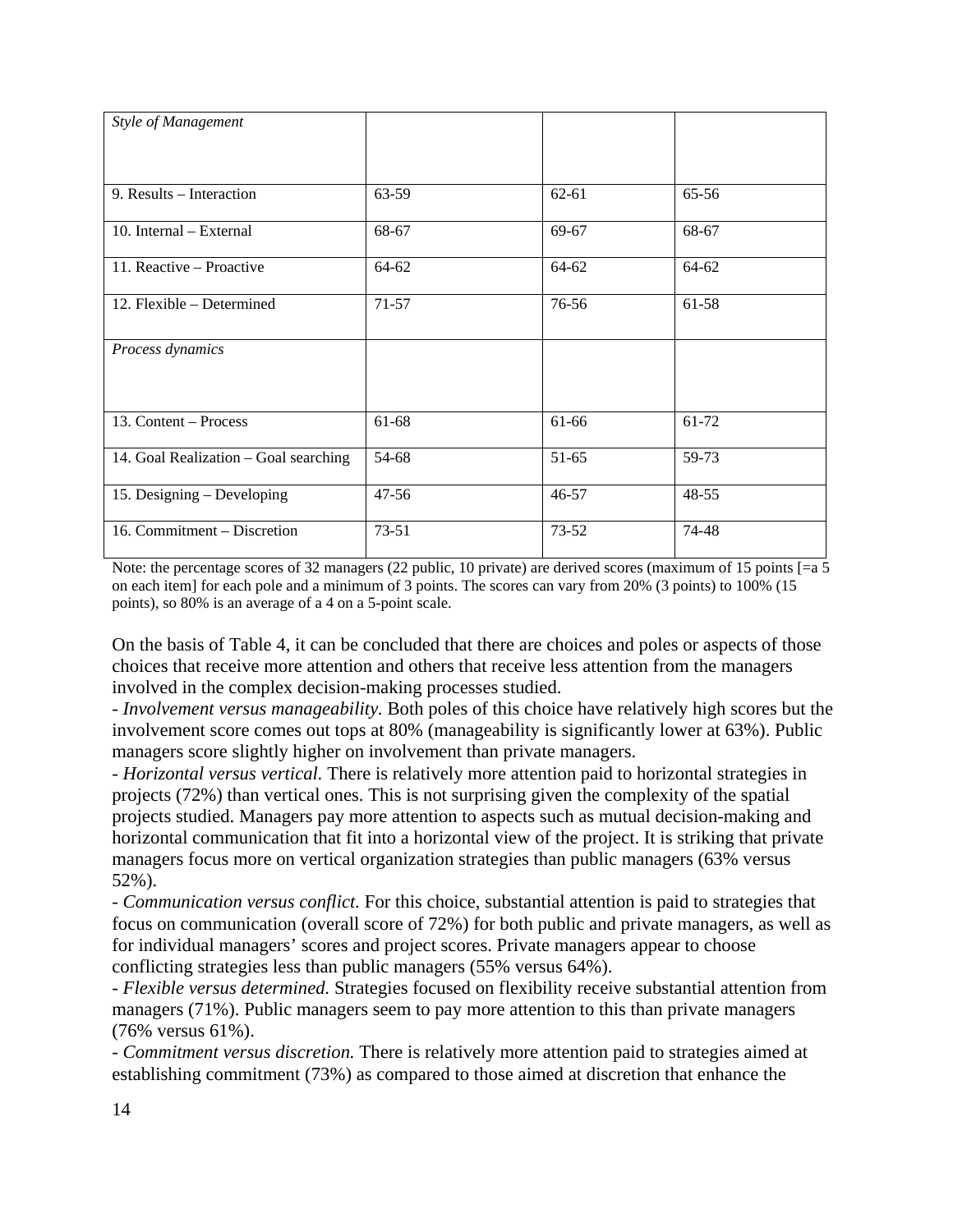amount of room to manoeuvre (51%). There is very little difference between public and private managers in this choice.

There are also a number of choices that receive relatively little attention. These include: - *Openness versus closed-ness.* Strategies focused on openness and closed-ness both received relatively little attention from managers (46% and 51%). What is striking here is that private managers find openness less important than public managers (38% versus 50%). The reverse is also true: public managers have less appreciation for closed-ness than private managers (47% versus 57%).

- *Contracts versus trust.* Here, too, there is a low score of around 50% for both types of strategies and there are no major differences between public and private managers.

- *Goal realization versus goal searching.* Goal realization receives less attention than goal searching (54% versus 68%). Private managers tend to focus slightly more on goal realisation than public managers (59% versus 51%).

# *Public and private managers: differences in management choices*

Table 4 reveals some interesting differences in management choices between public and private managers. Public managers tend to pay a bit more attention to involvement, flexibility and variety than private managers, who tend to focus on representation, vertical relationships, closedness and determination. Private managers also appear to emphasize goal realization and goal searching while public managers place more emphasis on variety. The most important differences between public and private managers are summarized in Table 5. Tables 4 and 5 show that on the one hand, most managers seem to make the same choices, which leads to the conclusion that these complex processes evoke some similar managerial strategies. On the other hand, some differences can be observed and the standard image of public actors focusing more on stakeholder involvement and openness and private actors focusing on efficiency and speed is more or less confirmed (see Klijn/Teisman, 2003). However, the differences are not always that stark.

|                             | Public managers ( $N = 22$ )                          | Private managers ( $N = 10$ )       |
|-----------------------------|-------------------------------------------------------|-------------------------------------|
| Interaction with parties    | Pay more attention to openness and a bit more to      | Pay more attention to closed-ness,  |
|                             | aspects of involvement as well as variety.            | representation and vertical         |
|                             |                                                       | relationships.                      |
| Strategic orientation       | Focus on strategies of conflict and slightly more on  | Use conflict strategies less and    |
|                             | support, paying less attention to strategies aimed at | emphasize research as a stand-alone |
|                             | collecting knowledge through a stand-alone process.   | process.                            |
| Style of project leadership | More attention paid to strategies focused on          | Use fewer strategies aimed at       |
|                             | flexibility and a bit more on interaction.            | flexibility.                        |

Table 5: Differences between public and private managers in their management choices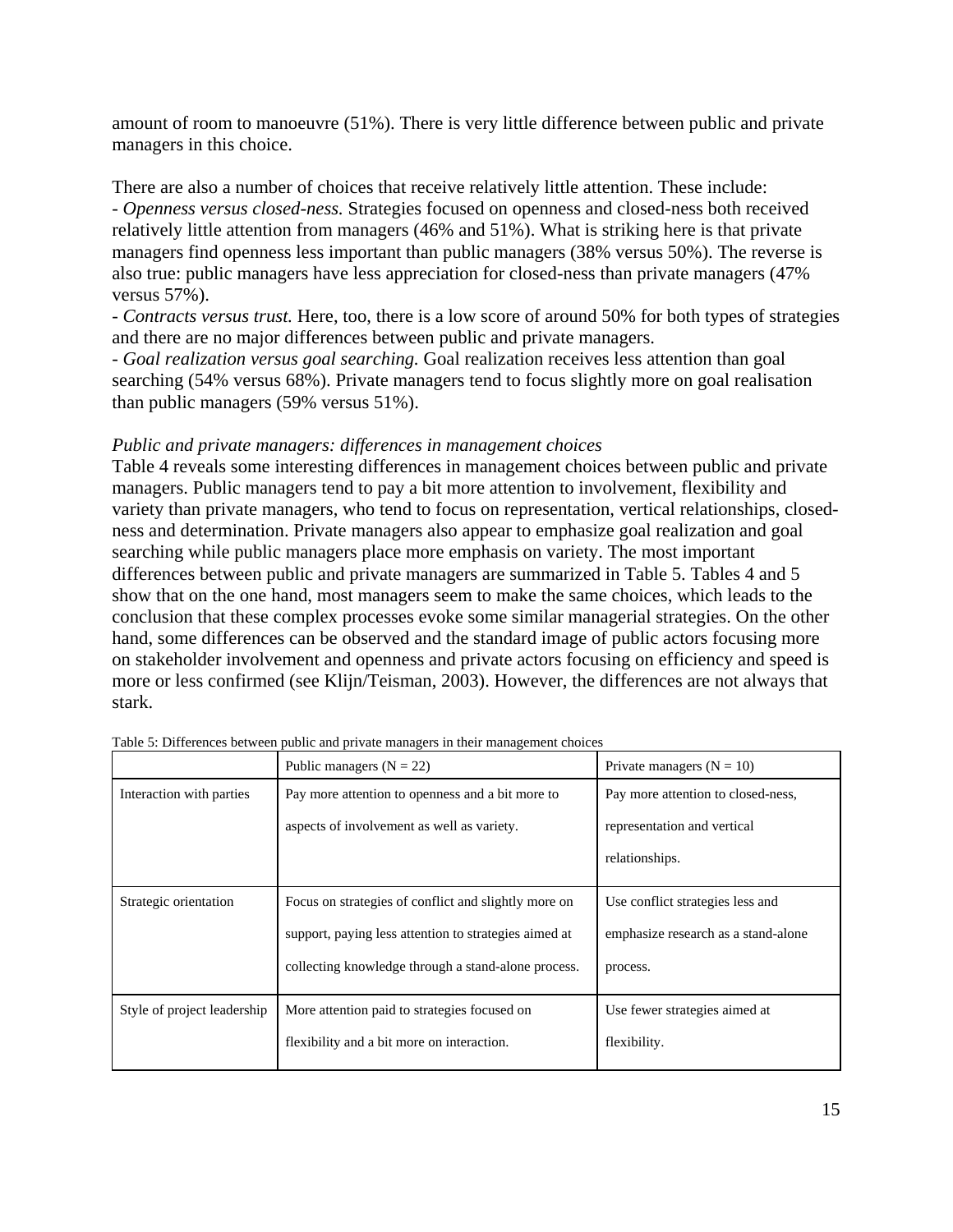| Process dynamics | Focus a bit less on strategies aimed at goal        | Focus a bit more on strategies of goal   |
|------------------|-----------------------------------------------------|------------------------------------------|
|                  | achievement and goal searching.                     | achievement and goal searching.          |
| General          | More focus on openness, variety and involvement.    | More inclined to keep processes closed,  |
|                  | Less reluctant on conflict strategies and more      | tend to use conflict strategies less and |
|                  | attention paid to flexibility and less to goal      | emphasize goal achievement more.         |
|                  | achievement and goal searching.                     | Conclusion: This type of manager is      |
|                  | Conclusion: This type of manager is focused on      | focused on speed, individual knowledge   |
|                  | openness and flexibility but also on the consent of | gathering and goal achievement.          |
|                  | other actors in the process.                        |                                          |

# **5. Choices made by managers: dilemmas or not?**

One of the key questions in this research paper is whether managers experience a choice as a dilemma. In order to assess this, strong negative correlations between the aspects of choices made by managers must be observed. As mentioned in the previous sections, there are 32 aspects organized into 16 pairs, which had earlier been thought to form dilemmas.

# *A closer look at the dilemmas*

In observing the 16 pairs and their correlations (See Appendix 2), it can be seen that only three pairs of aspects are negative correlated (significant on  $P \le 0.1$ ). The pairs of involvement and manageability and of goal realization and goal searching are positively correlated. This means that both aspects have high scores. Clearly, then, managers do not experience these two types of choices as opposites or even as dilemmas. The poles in these aspects of management choices can be reconciled with each other.

This is not the case, however, with the pairs of support and action, research as joint fact-finding and research as stand-alone process and designing versus developing. These three pairs are all negative correlated so that a high score on one aspect occurs in tandem with a low score on the other. Here is where the real dilemmas for the managers can be found. Table 6 provides an overview based on the correlations found in Appendix 2:

| Table 0. Managerial choices. unclimitas of not: |                                                              |                                                                                  |  |  |
|-------------------------------------------------|--------------------------------------------------------------|----------------------------------------------------------------------------------|--|--|
| <b>Choices</b>                                  | Correlation between the poles<br>(significant at $P < 0.1$ ) | <b>Character</b>                                                                 |  |  |
| 1. Involvement versus manageability             | Yes, positively related.                                     | No dilemma, managers focus on both<br>managerial strategies at the same<br>time. |  |  |
| 2. Variety versus representation                | No                                                           | No dilemma                                                                       |  |  |

Table 6. Managerial choices: dilemmas or not?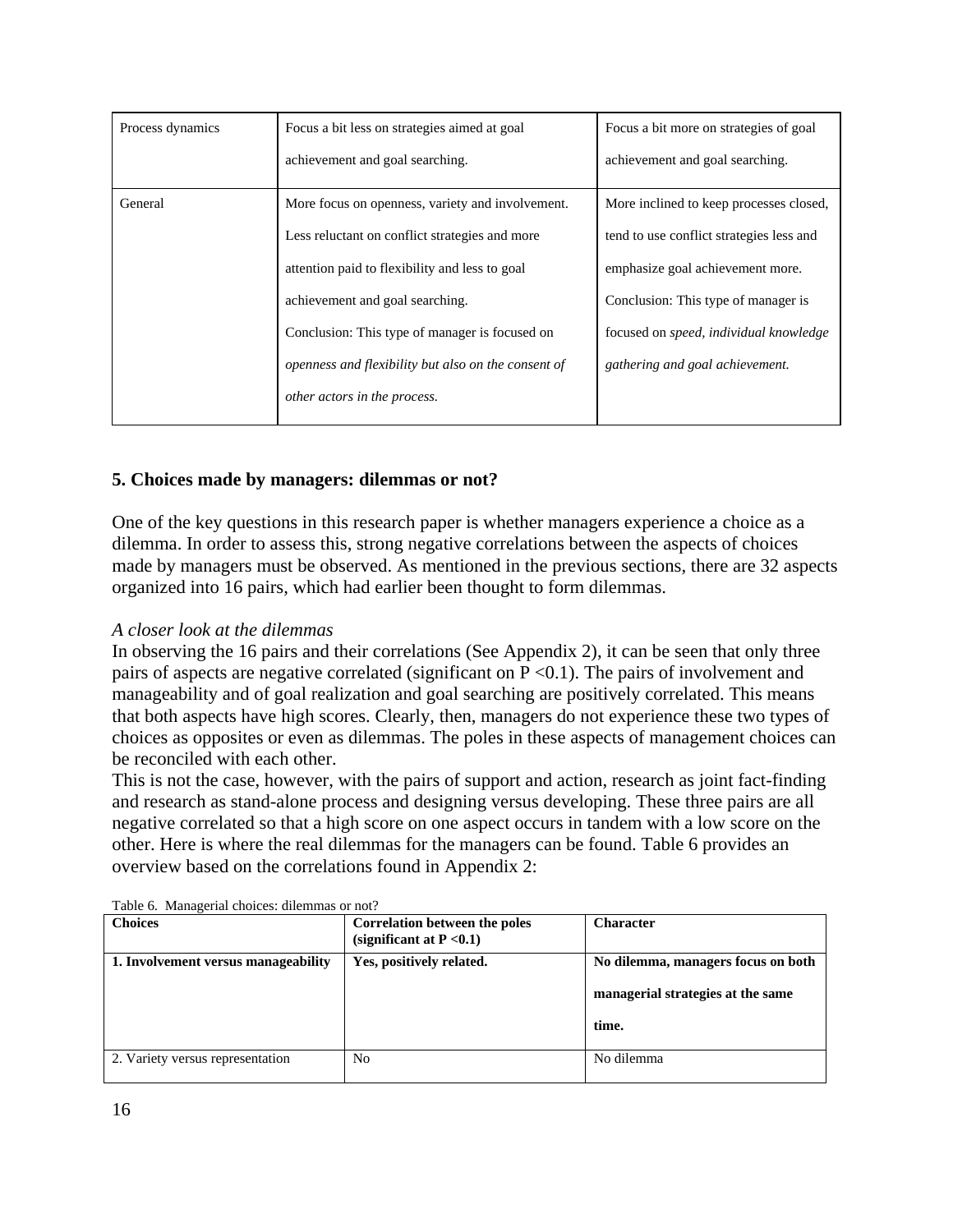| 3. Horizontal versus vertical            | N <sub>o</sub>             | No dilemma                        |
|------------------------------------------|----------------------------|-----------------------------------|
| relationships                            |                            |                                   |
| 4. Openness versus closed-ness           | N <sub>0</sub>             | No dilemma                        |
| 5. Support versus action                 | Yes, negative correlated   | <b>Dilemma</b>                    |
| 6. Communication versus conflict         | No                         | No dilemma                        |
| 7. Research as joint fact-finding        | Yes, negative correlation  | <b>Dilemma</b>                    |
| versus research as a stand-alone         |                            |                                   |
| process                                  |                            |                                   |
| 8. Trust in interaction versus contracts | No                         | No dilemma                        |
| and clear agreements                     |                            |                                   |
| 9. Result oriented versus relationship   | N <sub>o</sub>             | No dilemma                        |
| oriented                                 |                            |                                   |
| 10. Internal orientation versus external | $\overline{No}$            | No dilemma                        |
| orientation                              |                            |                                   |
| 11. Reactive versus proactive            | No                         | No dilemma                        |
| 12. Flexible versus determined           | No                         | No dilemma                        |
| 13. Steering for substance versus        | $\overline{No}$            | No dilemma                        |
| steering for process                     |                            |                                   |
| 14. Goal realization versus goal         | Yes, positively correlated | No dilemma managers focus on both |
| searching                                |                            | managerial strategies at the same |
|                                          |                            | time                              |
| 15. Designing versus developing          | Yes, negative correlation  | <b>Dilemma</b>                    |
| 16. Commitment versus discretion         | N <sub>o</sub>             | No dilemma                        |

# *Reflection on dilemmas: avoiding choices?*

The above outcomes show that managers have considerably fewer problems in making choices than at least some of the literature around project and process management suggests. This does not mean that managers consider the choices to be unimportant. It was earlier observed that there are, in fact, several strategic choices that managers considered to be important. The conclusion is more that managers seem to reconcile or avoid choices in management strategies. They either see no really dilemma and connected forced choices, or as in two other cases, try to find a way to reconcile both strategic choices.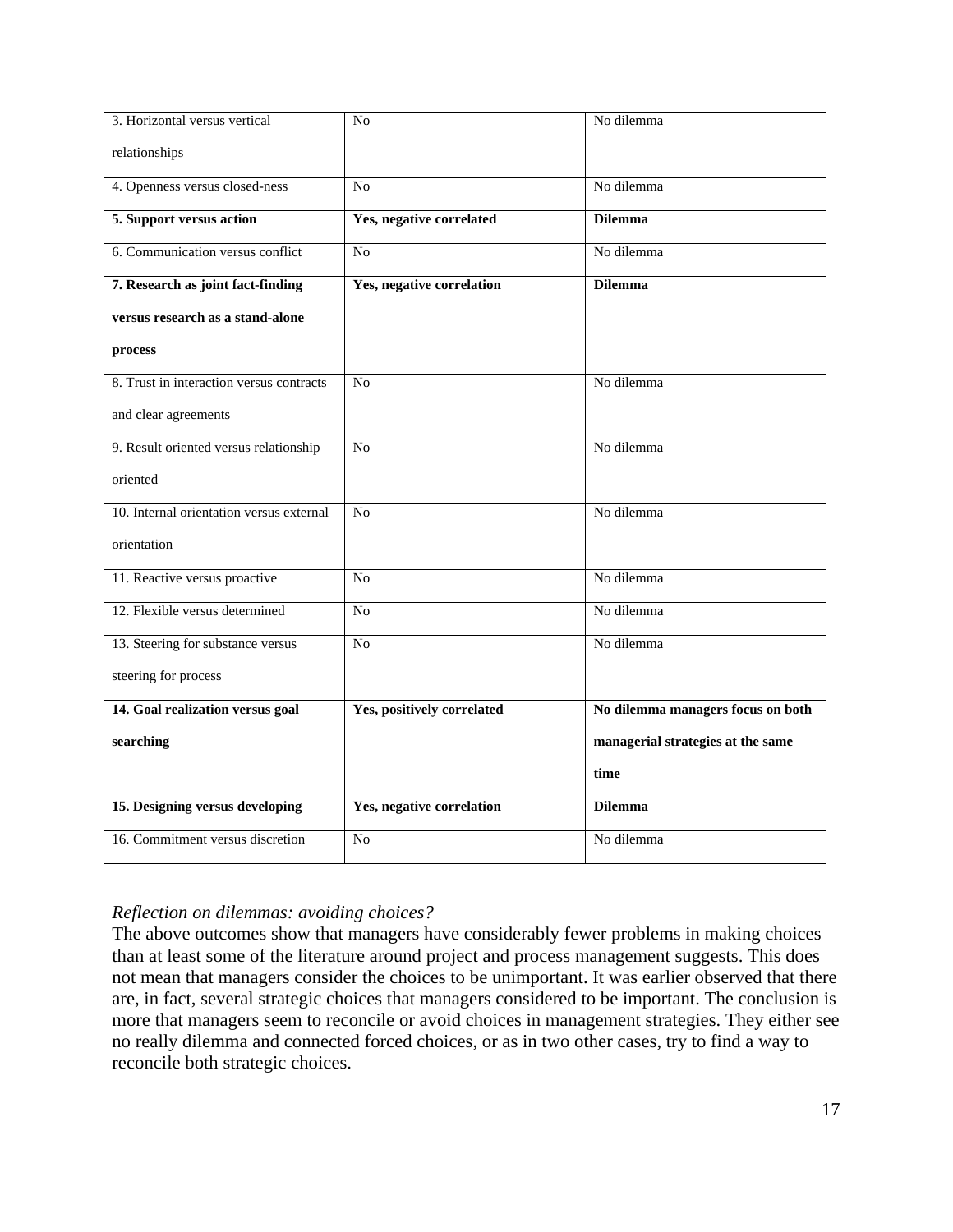This may be a kind of survival strategy, where one pole of a dilemma is chosen at one time and the other at another time. Alternatively, the managers may have found effective ways to reconcile the managerial choices. Further research is required in order to be able to provide evidence for these theories, but given our knowledge of these types of projects and the complexity of the decision-making processes (see for instance De Bruijn et all, 2004; Klijn, 2007; Van Gils/Klijn 2007 for several of the cases), we believe that both theories represent some part of the truth.

#### **6. Do management choices matter: perceived outcomes of managers**

In the questionnaire, managers were asked to provide judgement on the outcomes of PPP projects. A distinction was made between process and substantive outcomes. Several indicators were used to measure these two types of outcomes (See table 7 below). The respondents were asked to score the indicators between 1 (low satisfaction) and 5 (high satisfaction).

#### *Judgement on the outcomes*

The average results from the managers of the indicators and their overall scores for content and process are presented in Table 7 below.

| raore 7: 1 creerved judgments of managers on outcome marculors<br>Outcome Indicator                   | Average  |
|-------------------------------------------------------------------------------------------------------|----------|
|                                                                                                       | judgment |
|                                                                                                       | $N=32$   |
| Content indicators                                                                                    |          |
|                                                                                                       |          |
|                                                                                                       |          |
|                                                                                                       |          |
| 1. Parties have elaborated on innovative aspects or added new substantive aspects: in subsequent      | 4,38     |
|                                                                                                       |          |
| substantive plans and intentions, innovation is visible in the desired product or in the manner of    |          |
|                                                                                                       |          |
| organising.                                                                                           |          |
|                                                                                                       |          |
| 2. Parties who are affected by decisions find that they have had input in the proposals.              | 4,00     |
|                                                                                                       |          |
| 3. Parties find that different (spatial) functions are connected with one another (e.g. housing/      | 4,44     |
|                                                                                                       |          |
| working/recreation/et cetera).                                                                        |          |
|                                                                                                       |          |
| 4. Parties believe that the solutions they worked at collaboratively really addressed the problems.   | 4,16     |
|                                                                                                       | 3,81     |
| 5. Parties find that the substantive proposals suffice for future developments.                       |          |
| 6. Parties believe that versions of the project (proposals/plans), including the costs of drawing the | 3,69     |
|                                                                                                       |          |
| proposals, provide more benefits than the cost.                                                       |          |
|                                                                                                       |          |
|                                                                                                       |          |

Table 7: Perceived judgments of managers on outcome indicators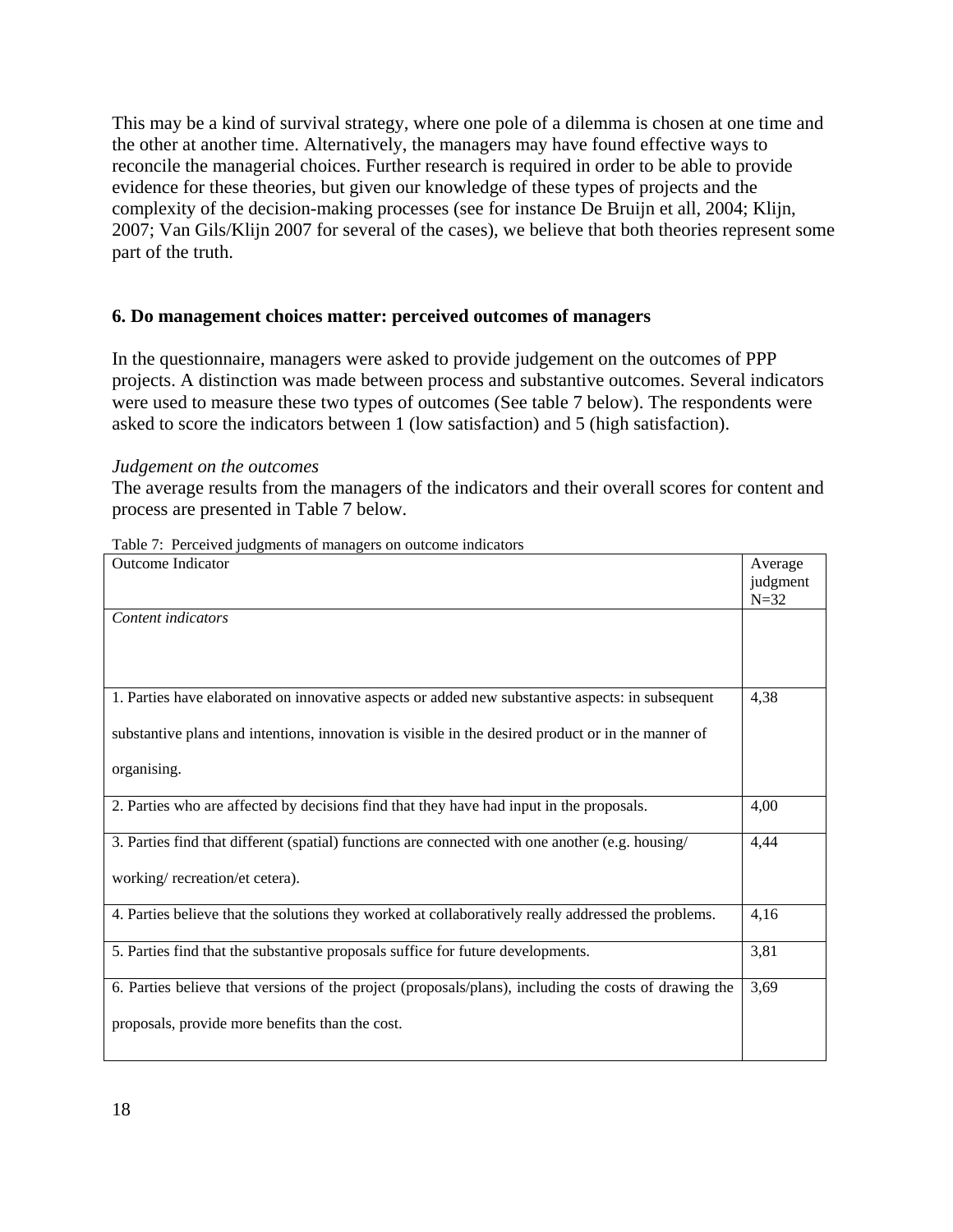| Content average score                                                                                | 4,08 |  |  |  |  |  |
|------------------------------------------------------------------------------------------------------|------|--|--|--|--|--|
|                                                                                                      |      |  |  |  |  |  |
|                                                                                                      |      |  |  |  |  |  |
| PROCESS INDICATORS                                                                                   |      |  |  |  |  |  |
|                                                                                                      |      |  |  |  |  |  |
|                                                                                                      |      |  |  |  |  |  |
| 1. Parties are content about the manner in which they have been involved in elaborating the project  | 3,66 |  |  |  |  |  |
| management.                                                                                          |      |  |  |  |  |  |
|                                                                                                      | 3,72 |  |  |  |  |  |
| 2. Parties believe that the project leadership has adequately managed conflict between those         |      |  |  |  |  |  |
| involved.                                                                                            |      |  |  |  |  |  |
|                                                                                                      |      |  |  |  |  |  |
| 3. During the process, parties have not experienced major stagnations in interaction as frustrating. | 2,94 |  |  |  |  |  |
| 4. Parties have interacted with various other parties.                                               | 4,22 |  |  |  |  |  |
|                                                                                                      |      |  |  |  |  |  |
| 5. Parties have frequently interacted with one another.                                              | 4,53 |  |  |  |  |  |
| Process: average score                                                                               | 3,81 |  |  |  |  |  |
|                                                                                                      |      |  |  |  |  |  |
|                                                                                                      |      |  |  |  |  |  |

It can be seen that managers are relatively satisfied with both outcomes for the content and process of PPP projects. Managers score significantly higher on content than on process (P  $\leq$ 0.05) and there is no significant difference between public and private managers when their judgments are compared.

Especially high scores can be found for innovative aspects (content indicator 1) and the judgment on the way different (spatial) functions are combined with each other in the project (content indicator 3). On the process indicators, high scores are found for the judgment about variety and frequency of interactions (indicators 4 and 5) while a relative low score is found for the judgment on major stagnations as frustrating. It can therefore be concluded that the stagnations and deadlocks in the processes of these projects, which usually take a long period of time, are clearly the most negative to managers.

# *Correlating managerial aspects with outcomes*

One key question is how management choices are related to outcomes. The various managerial choices have been correlated with the perceived outcome measurements that were presented above (see Appendix 2). Content and process have been found to be strongly correlated to each other (correlation 0.69). This is not surprisingly because it is expected that if the process receives an overall good score, this should be somehow reflected in the outcomes in most of the cases. This of course means that strategies that are good for process outcomes are also indirectly good for content outcomes.

Table 8: Correlations (P <0.1) between management choices and substantive and process outcomes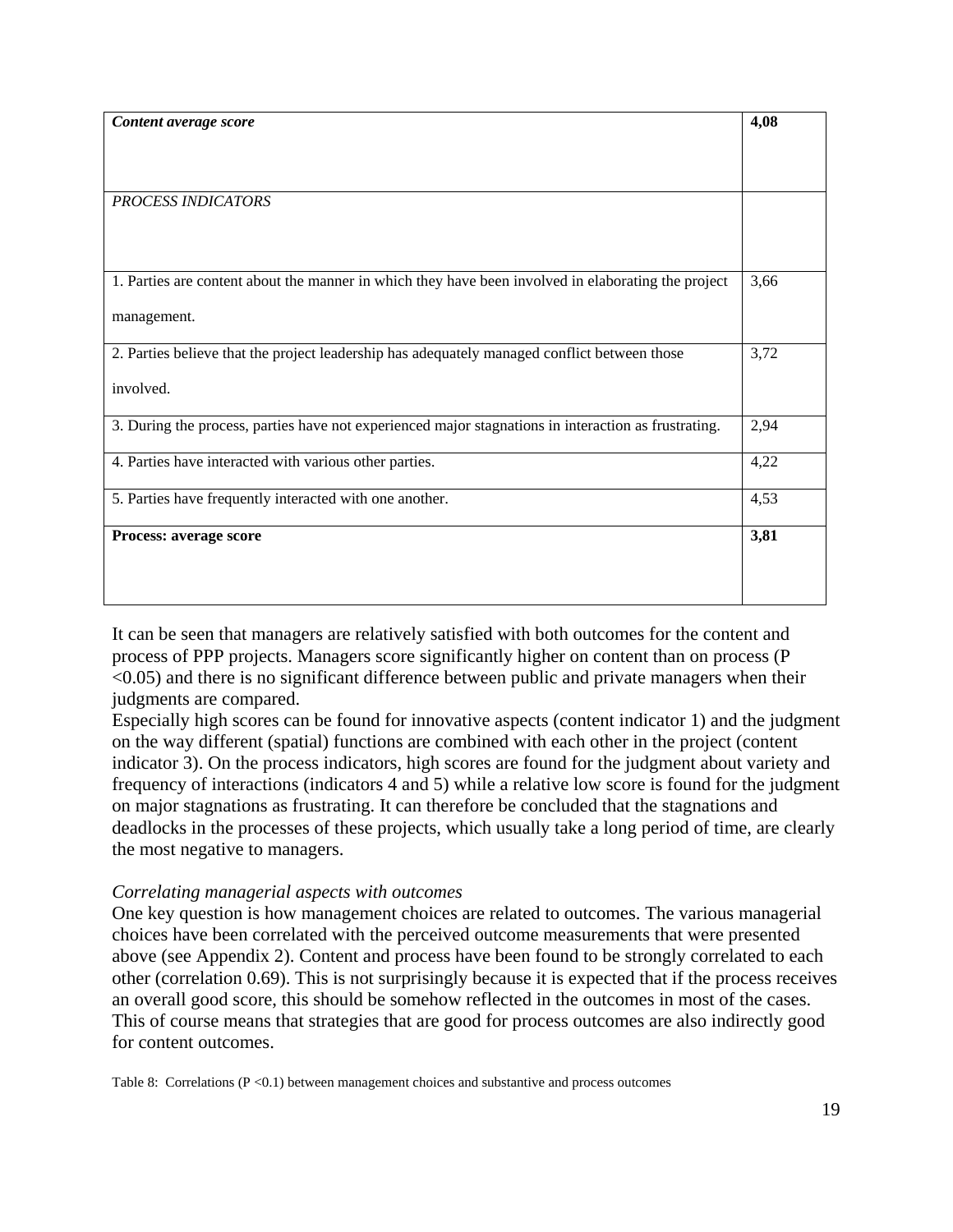|                               | <b>Positive correlations</b>                                                                                          | <b>Negative correlations</b> |
|-------------------------------|-----------------------------------------------------------------------------------------------------------------------|------------------------------|
| <b>Content</b>                | Vertical relationships, reactive                                                                                      |                              |
| <b>Process</b>                | Horizontal relationships, research as joint fact-finding,<br>relationship oriented, flexible, goal searching, content | <b>Discretion</b>            |
| <b>Content and</b><br>process | Manageability, communication, result oriented, commitment                                                             |                              |

Table 8 (based on the correlations in Appendix 2) shows some differences between the correlations of the management choices with indicators for content and process. There are some choices that correlate with both process and content outcomes. An emphasis on manageability, communication, being result oriented and commitments of managerial strategies have a positive impact on both content and process. The perceived outcomes for content are positively correlated to vertical relationships and a reactive style of project management. Process outcomes, however, are improved by focusing on horizontal relationships. Other managerial aspects that have a positive correlation with process outcomes are also strongly connected to what is emphasized in the literature on process management: research as joint fact-finding, being relationship oriented and goal searching.

# *Which strategy to choose: the relative importance of managerial choices*

However useful these correlations are, they do not tell us which strategies are the most important. Because of the interrelations between various poles, some may be more important than others. Conducting a step-wise regression analysis is one way to figure out the relative importance of the poles in achieving outcomes.

The results of the step-wise regression analysis (see Appendix 3) show that five strategies are the most strongly related to the perceived content score: commitment, vertical relationships, discretion, communication and being relationship oriented. These five variables explain 80% of the variation of the variable content, where the last variable, being relationship oriented, clearly [c](#page-34-1)ontributes the least to the explanation<sup>c</sup>. Discretion has a negative influence on the perceived content outcomes. It may thus be concluded that if a manager wants to promote better content outcomes, he would have to focus on strategies such as commitment but also on vertical relationships, communication and being relationship oriented, while avoiding strategies that promote discretion.

Looking at the process outcomes, it is the manager's strategic choices (poles) of commitment, goal searching, representation an[d](#page-34-1) contracts which add the most to the explanation<sup>d</sup>. The first two strategic choices have the most impact and are positively related to process outcomes. The last two strategic choices have less impact and are both negatively related to process outcomes. Thus, managers who want good results in their perceptions should focus on commitment as an important managerial strategy because it supports both content and process outcomes. Discretion, representation and contracts are clearly not strategic choices to be pursued intensively.

# **8. Conclusions: management dilemmas and outcomes**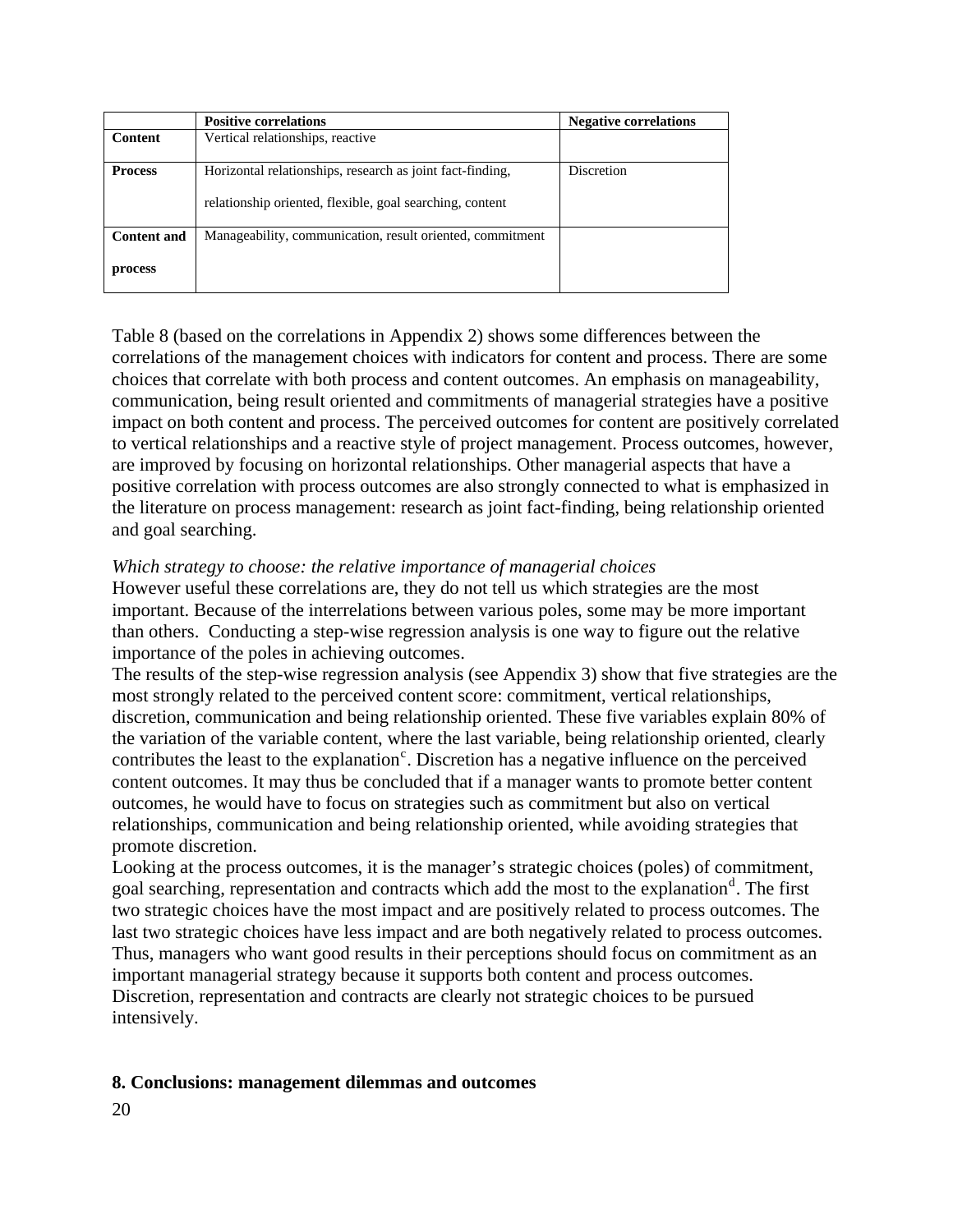This article has presented the findings of a research project on the strategies of managers in complex infrastructure PPP projects and the relationship of these strategies to the managers' perceived outcomes of these processes. A large set of managerial choices was constructed based on the literature on process and project management, such as the choice between opening up the process to other actors (and garnering support in doing so) or closing the process (and increasing the speed and reducing the complexity of the decision-making process). The poles of the choices more or less represent alternative strategic choices made by managers in the project. Each pole was measured separately using three statements.

Managers were expected to have difficulties in choosing between the two poles of the various choices because it is difficult to uphold both at the same time. If managers were unable to choose both strategies, these (pairs of) choices were termed as dilemmas. Dilemmas are defined as situations in which managers can only perform aspects of strategies (and satisfy the need for those strategies) by giving less weight to another aspect of managerial strategy.

It turned out that only three of the 16 pairs researched were really dilemmas in the sense that they were negatively correlated. These included the dilemma pairs of action-oriented and support, research as joint fact-finding and research as a stand-alone process and designing and developing. In these pairs, managers clearly experience a situation where paying more attention to one aspect can only be achieved by paying less attention to the other. Two pairs are positively correlated (goal realising and goal searching and involvement and manageability), which means that managers succeed in paying attention to both aspects of managerial strategies at the same time.

In observing the relationship between the various aspects of managerial strategy with indicators for outcomes (as perceived by managers), positive correlations exist for several managerial choices with both content indicators and process indicators. The biggest impact on outcome (in terms of both content and process) seems to be commitment. Other strategies that managers could focus on given the correlations found include communication and being relationship oriented. Strategies not to pursue because they are negatively correlated to perceived outcomes include discretion, contract and representation.

#### *A further look at the results*

The idea of the research project initially seemed so logical: managers have to choose because they cannot uphold two different strategies at the same time. However, perhaps not enough justice was done with this assumption to the complexity and ambiguity of complex spatial PPP projects. It is perfectly rational for managers not to have to make choices because in this way, different actors can remain in the process and decisions are delayed (see Hartley, 2000). Such a choice also enhances flexibility and allows the manager to adapt to changing circumstances. Thus, not making choices, delaying choices for as long as possible or alternating between choices can be logical and sensible to managers in these contexts.

However, it is probably not just a matter of evading choices. The research also indicates that managers seldom have the attention span for a problem for a long time. Managers lead hectic lives and are constantly inundated with a wide variety of problems and smaller or larger jobs (see Mintzberg and Quin, 1996, Noordegraaf 2000). In such a context, they may not experience dilemmas but rather, act strongly according to the logic of the situation. A meeting that may have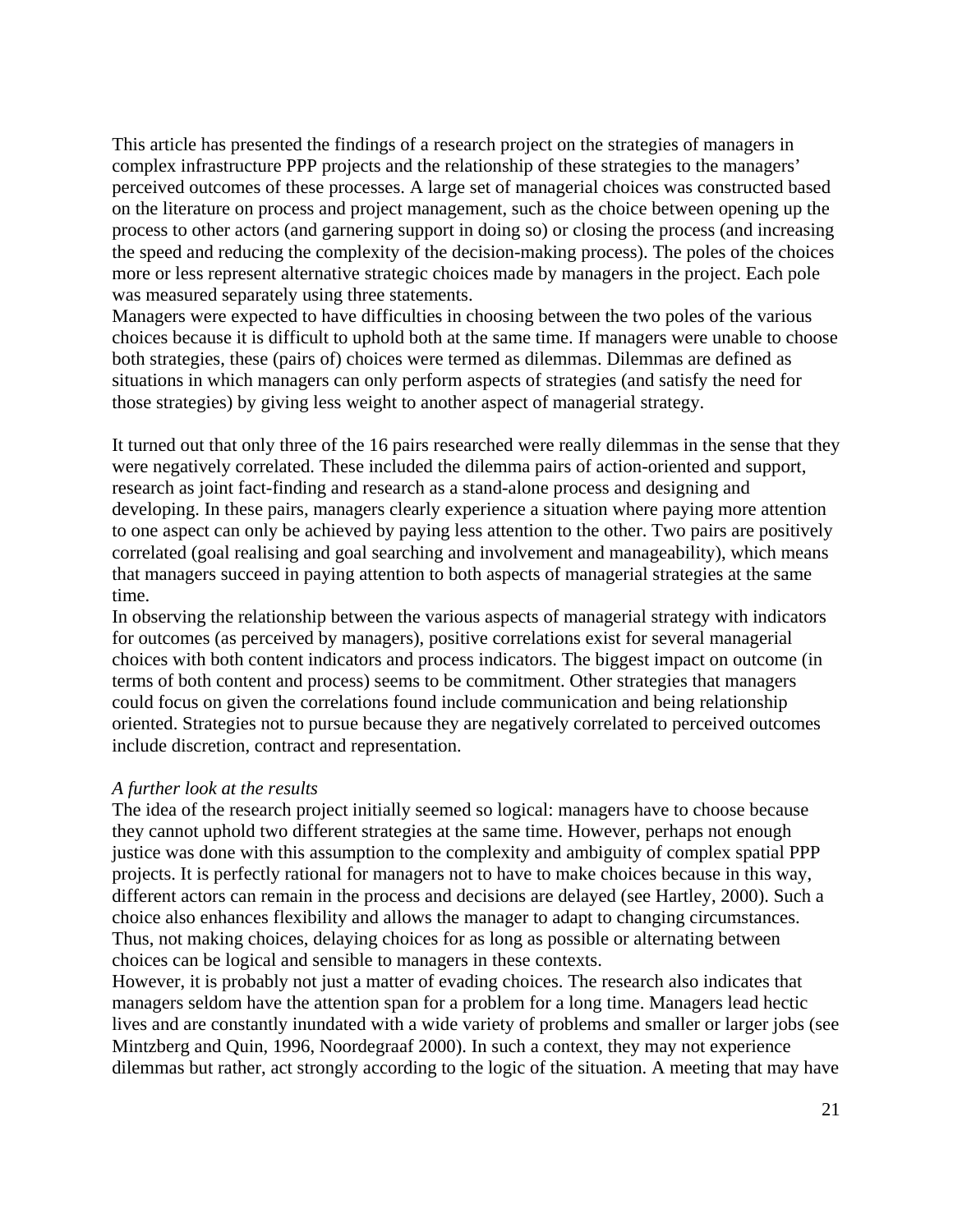been meant to be used to control the project may then be used to attach partners to the project again. In this way, dilemmas and choices are connected and do not appear to be conflicting.

#### *Further research?*

Therefore, managers do choose but they do so while acting. Managers who are tuned in to the situation probably make decisions in complex environmental projects. They may try to exclude one pressure group and invite another, they may utilize the media or try to stay away from the media as far as possible. It is clear that they choose their managerial strategy according to the logic of the situation and an action which is aimed at opening up the network may be forced by the circumstances to enhance stakeholders' commitment to the project. The style of managers resembles a hit and run strategy attuned to pressing situations more than a thoughtful choice between dilemmas. However, this is a theory that should be addressed through further research that focuses more on individual choices made by managers during a period of time. This requires a different kind of research: on that is more qualitative and utilizes participating observations. This would also make it possible to research the theory for a longer period of time, which would prove to be difficult if more quantitative research methods such as those used in this project were to be utilized.

#### References

- Agranoff, R, M. McGuire (2003) Collaborative Public Management; new strategies for local governments, Washington, D.C.: Georgetown University Press
- Bruijn, H. de, E.F. Ten Heuvelhof, R.J. in 't Veld (1998), Procesmanagement; over procesontwerpen en besluitvorming, Schoonhoven.
- Bruijn H. de, G.R. Teisman, J. Edelenbos, W. Veeneman (red.) (2004), Meervoudig ruimtegebruik en het management van meerstemmige processen, Utrecht: Lemma.
- Falconer, P.K., K. McLaughlin, (2000), Public-Private Partnerships and the 'New Labour' government in Britain, in: Osborne (ed.) (2000).
- Gage, R.W. and M.P. Mandell (eds.) (1990) Strategies for Managing Intergovernmental Policies and Networks, New York: Praeger.
- Hampden-Turner, Ch., Charting the Corporate Mind, From Dilemma to Strategy, Oxford: The Free Press, 1990.
- Ham, H. van der, J.F.M. Koppenjan (2002), Publiek-private samenwerking bij transportinfrastructuur; wenkend of wijkend perspectief, Utrecht: Lemma
- Handy, C., The age of paradox, Boston, 1994.
- Hanf, K, and F.W. Scharpf (eds.) (1978), Interorganisational Policy Making, Sage, London.
- Hartley, J (2000), Leading and managing the uncertainty of strategic change, in: Flood, P. Carroll S., Gorman L. and Dromgoole T. (eds.) (2000), Managing strategic Implementation, Oxford: Blackwell pp. 109-122
- Healy, P. (2003), Building institutional capacity trough collaborative approaches to urban planning, Environment and Planning A vol. 30: 1531-1546
- Huxham, C., S. Vangen (2000), What makes partnerships work? In S.P. Osborne (ed.) 2000: 293-310
- Innes, P. And D. Booher (2003), The impact of collaborative planning on governament capacity, working paper 2003-3, Institute of Urban and Regional Development, University of California, Berkeley
- Kenniscentrum PPS (1998), Ministerie van Financiën, Projectbureau PPS, Eindrapport Meer Waarde door Samen Werken, Den Haag.
- Kenniscentrum PPS (1999), Ministerie van Financiën, Voortgangsrapportage PPS April 1999, Den Haag.
- Kenniscentrum PPS (2001), Ministerie van Financiën Voortgangsrapportage 2001, Den Haag
- Kenniscentrum PPS (2002), Ministerie van Financiën, Voortgangsrapportage 2002, Den Haag.
- Kickert, W.J.M., E.H. Klijn and J.F.M. Koppenjan, redactie (1997) Managing complex networks; strategies for the public sector, London: Sage.
- E.H. Klijn, M. van Twist (2007), Publiek-Private Samenwerking in Nederland; overzicht van theorie en praktijk, M&O (themanummer ondernemen in allianties en netwerken) 61 jaargang, nummer3/4 (mei/augustus): 156-170
- E.H. Klijn, J. Edelenbos, M. Hughes (2007), Public Private Partnerships: a two headed reform; a comparison of PPP in England and The Netherlands, in: Pollitt, C, S. van Thiel & V. Homburg. (eds.). (2007). *New Public Management In Europe: Adaptation And Alternatives*. Basingstoke, Palgrave MacMillan.: 71-89
- Klijn, E.H., G.R. Teisman (2003), Institutional and strategic barriers to Public-Private partnership: an analysis of Dutch cases, Public money and Management, 23 (3): 137-146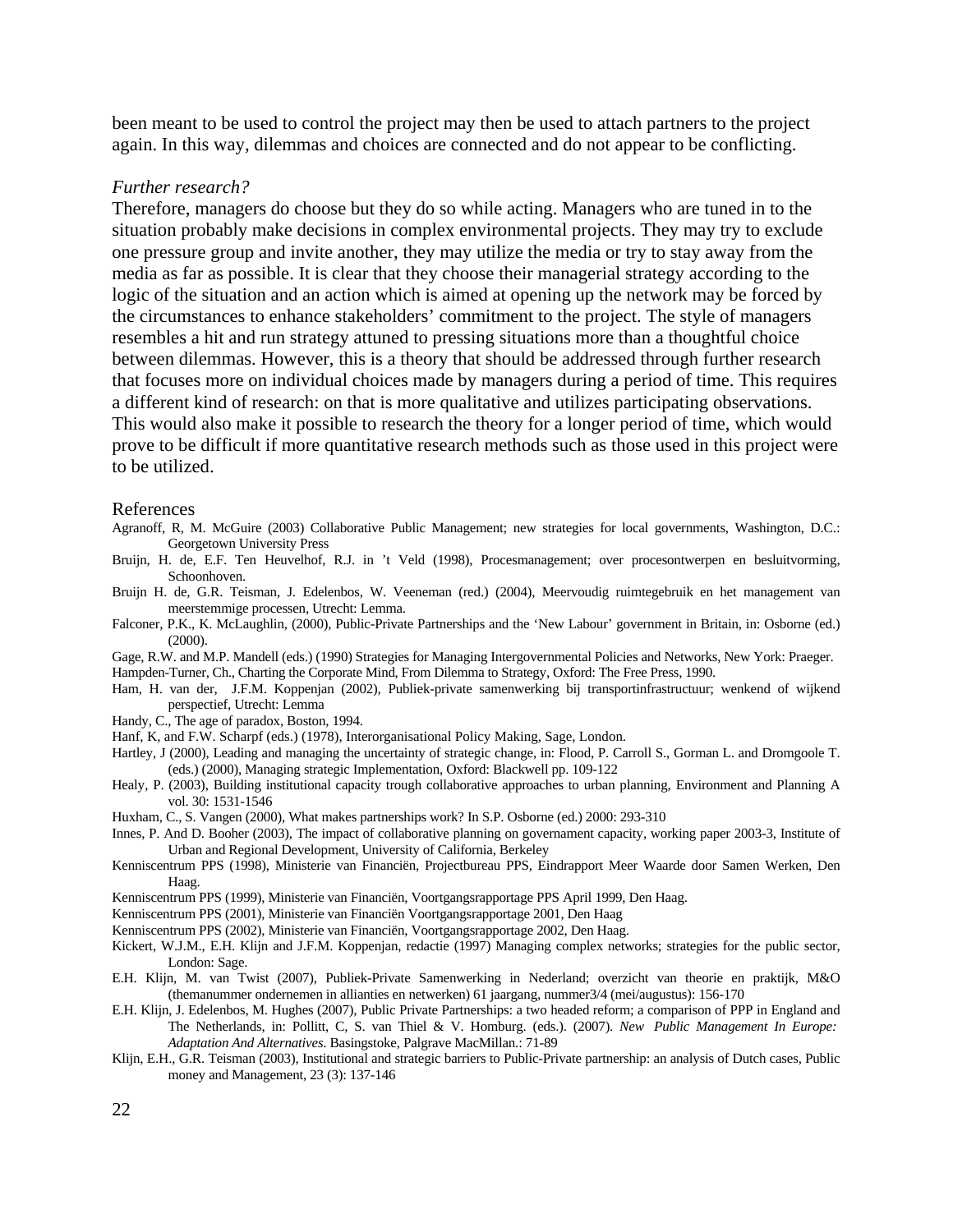Klijn, E.H., J. Edelenbos, M. Kort, M.J.W. van Twist (2006), Management tussen publiek en privaat, Utrecht: Lemma

Koppenjan, J.F.M., E.H. Klijn, (2004), Managing uncertainties in networks; a network perspective on problem solving and decision making, London: Routledge

Liebrand, W.B.G. & Messick, D.M. (eds.), Frontiers in Social Dilemmas Research, Berlin/Heidelberg/New York: Springer, 1996

Lindblom, C.E. (1959), The science of 'muddling through', in: Public Administration Review, 1959, pp.74-88.

Mandell, M.P. (ed.) (2001), Getting results through collaboration; networks and network structures for public policy and management, Westport: Quorum Books

Mantel, S.J. (2005, second edition). *Core concepts of project management*. New York: Wiley.

Meier, O'Toole (2001) 'Managerial strategies and behaviour in networks: a model with evidence from U.S. public education' Journal of Public Administration and Theory 11: 3: 271-93

Meredith, J.R. & S.J. Mantel. (2000, fourth edition). *Project management: a managerial approach*. New York: Wiley.

Mintzberg, H. en J.B. Quinn (1996, third edition), The strategy process: concepts, contexts, cases, London: Prentice Hall International.

Osborne, S.P. (ed.), (2000), Public-Private Partnerships; theory and practice in international perspective, London: Routledge.

- Quinn, R.E., Fearman, S.R., Thompson, M.P., McGrath, M.R. (1996, second edition), Becoming a master manager, A competency framework, New York: John Wiley a& Sons
- Sullivan, H., C. Skelcher (2002), Working across boundaries; collaboration in public services, Houndsmills Basingstoke: Palgrave Macmillan
- Teisman, G.R., E.H. Klijn (2000), Public-Private partnerships in the European Union: officially suspect, embraced in daily practice, in: Osborne (ed.) (2000), pp. 165-186

Twist, M.J.W. van (2002), Dubbelspel: publiek-private samenwerking en het management van verwachtingen, Utrecht: Lemma.

Twist, M.J.W. van, M.B. Kort (2005), Horizontal cooperation and local governance, in: Annuaire des collectivités locales.

Young, I.M., (2000). *Inclusion and Democracy*. Oxford University Press, Oxford.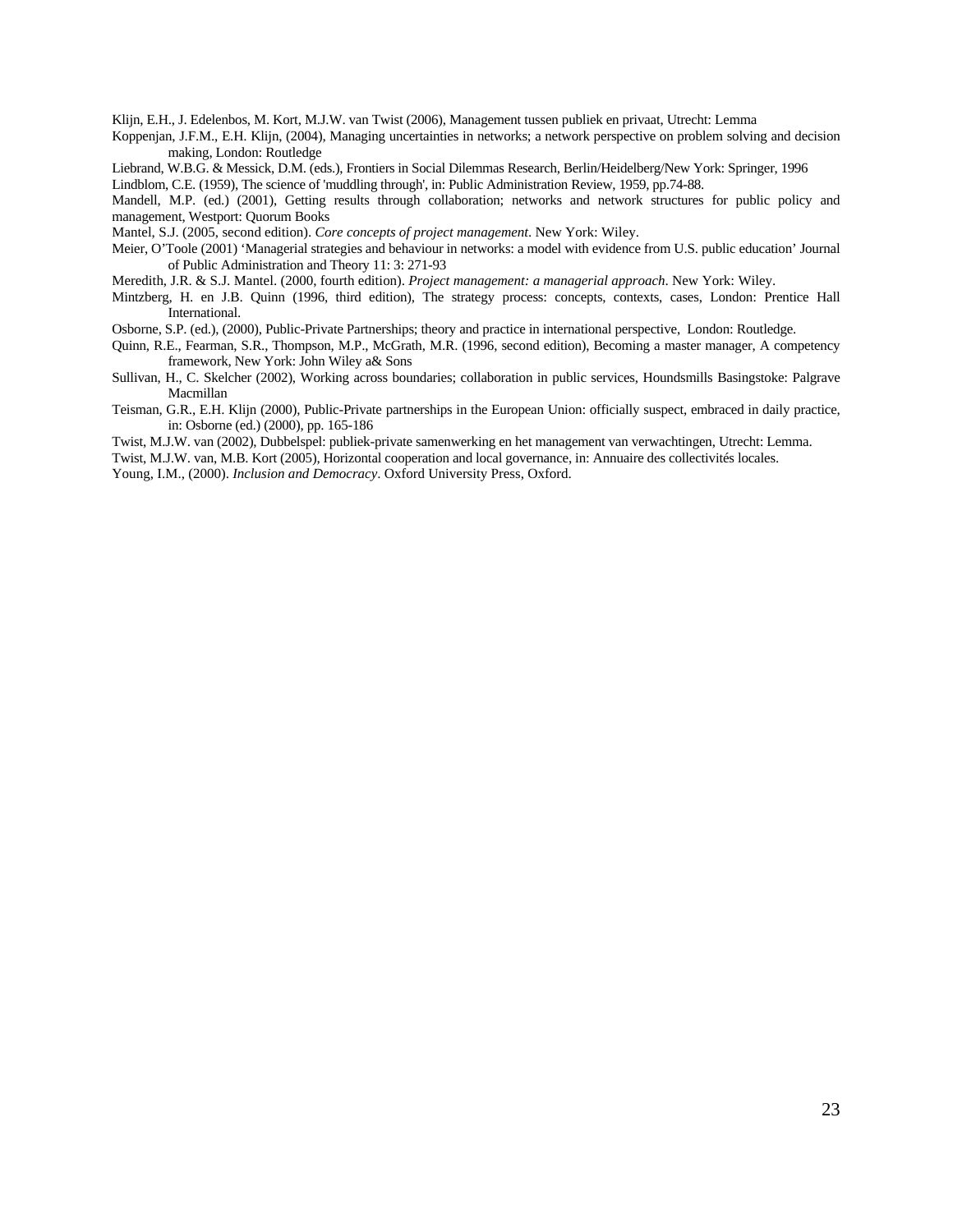#### **Appendix 1: Examples of items to measure dilemmas**

| are those three nems measure the mot pole and the second three statements measure the second<br>Involvement versus manageability | oore or the time    |
|----------------------------------------------------------------------------------------------------------------------------------|---------------------|
| 1 Relevant public parties are involved through organised forms of $\theta$ strongly agree                                        |                     |
| consultation (platforms etc.).                                                                                                   | $0$ agree           |
|                                                                                                                                  | 0 neutral           |
|                                                                                                                                  | 0 disagree          |
|                                                                                                                                  | 0 strongly disagree |
| 2 Relevant private parties are involved through organised forms $\theta$ strongly agree                                          |                     |
| of consultation.                                                                                                                 | $0$ agree           |
|                                                                                                                                  | $0$ neutral         |
|                                                                                                                                  | 0 disagree          |
|                                                                                                                                  | 0 strongly disagree |
| 3 Other relevant societal parties are involved through organised $\theta$ strongly agree                                         |                     |
| forms of consultation.                                                                                                           | $0$ agree           |
|                                                                                                                                  | $0$ neutral         |
|                                                                                                                                  | 0 disagree          |
|                                                                                                                                  | 0 strongly disagree |
| $4$ As new subjects or themes are introduced, one always looks $\theta$ strongly agree                                           |                     |
| first whether it fits in planning and budgeting.                                                                                 | $0$ agree           |
|                                                                                                                                  | $0$ neutral         |
|                                                                                                                                  | 0 disagree          |

**(NB the first three items measure the first pole and the second three statements measure the second pole of the dilemma)**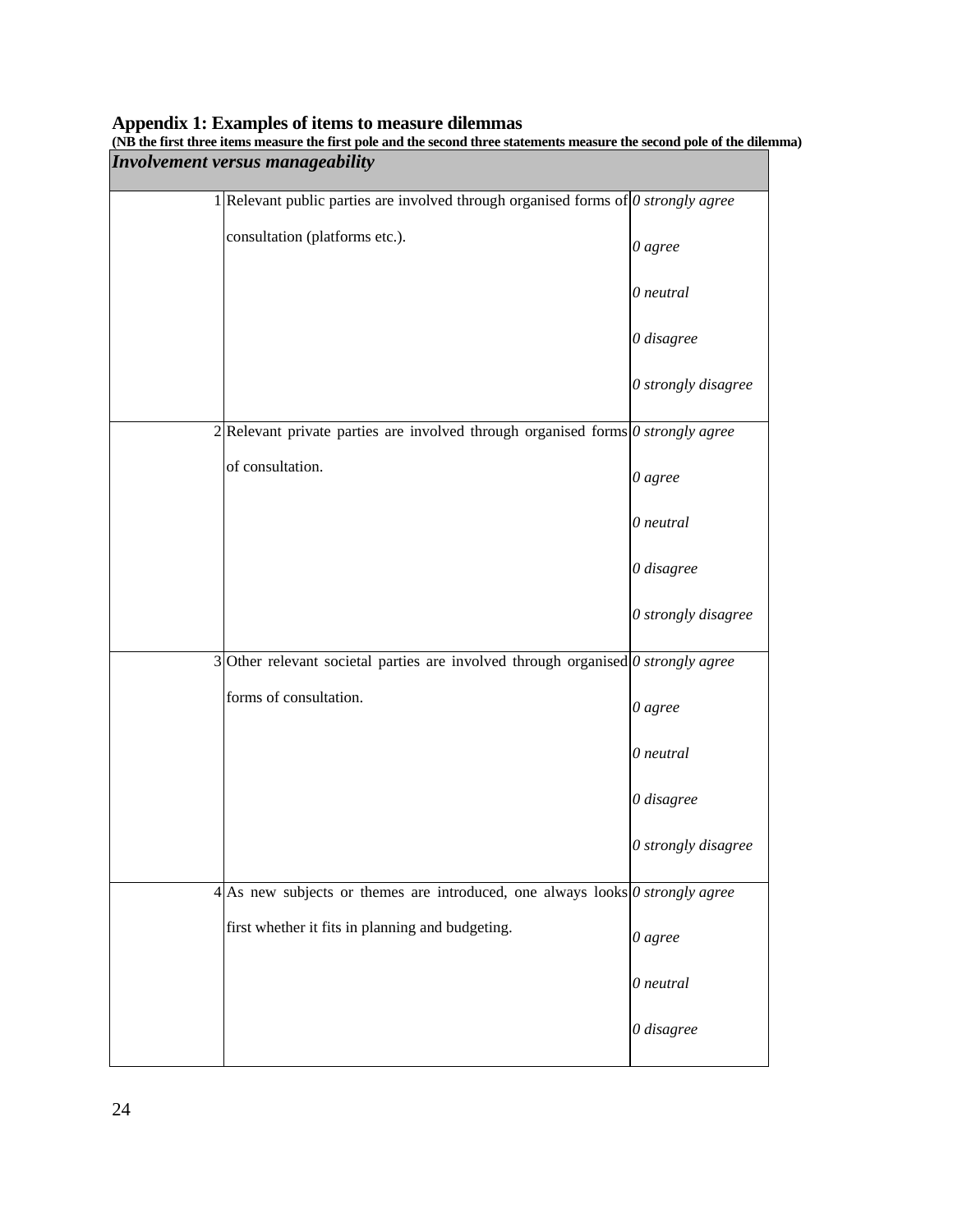|                                                                                               | 0 strongly disagree |
|-----------------------------------------------------------------------------------------------|---------------------|
| 5 When new parties announce themselves or wish to participate, $\int$ <i>o strongly agree</i> |                     |
| we always determine whether cost management is jeopardised.                                   | $0$ agree           |
|                                                                                               | 0 neutral           |
|                                                                                               | 0 disagree          |
|                                                                                               | 0 strongly disagree |
| 6 Clear and measurable agreements have been made about the $\theta$ strongly agree            |                     |
| deployment of people and means in terms of time and money; $\Big _{0}$ agree                  |                     |
| methods are use to keep the project manageable: phasing,<br>planning, milestones.             | $0$ neutral         |
|                                                                                               | 0 disagree          |
|                                                                                               | 0 strongly disagree |
| Variety versus representativeness                                                             |                     |
| 7 There is room for the input of people, parties and concepts of $\theta$ strongly agree      |                     |
| vary different natures (even artists, laypersons, outsiders).                                 | $0$ agree           |
|                                                                                               | 0 neutral           |
|                                                                                               | $0$ disagree        |
|                                                                                               | 0 strongly disagree |
| 8 To the greatest extent possible, the effort is made to make $\theta$ strongly agree         |                     |
| different opinions visible and included in decision making.                                   | $0$ agree           |
|                                                                                               | 0 neutral           |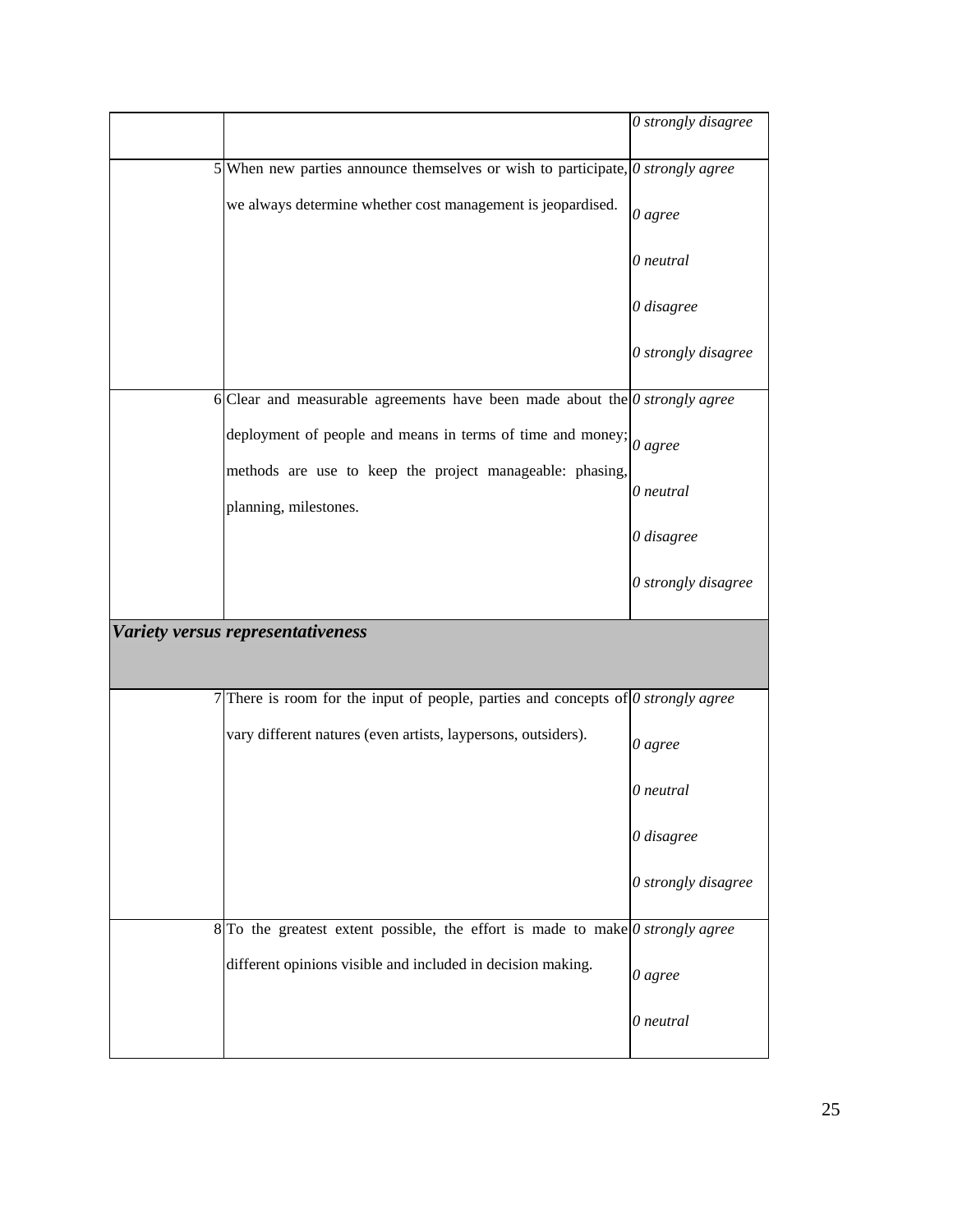|                                                                                      | 0 disagree          |
|--------------------------------------------------------------------------------------|---------------------|
|                                                                                      | 0 strongly disagree |
| 9 Assumptions and presuppositions are consciously put up for $\theta$ strongly agree |                     |
| discussion                                                                           | $0$ agree           |
|                                                                                      | $0$ neutral         |
|                                                                                      | 0 disagree          |
|                                                                                      | 0 strongly disagree |
| 10 In the selection of people who participate in the process, we 0 strongly agree    |                     |
| carefully consider who they represent.                                               | $0$ agree           |
|                                                                                      | $0$ neutral         |
|                                                                                      | 0 disagree          |
|                                                                                      | 0 strongly disagree |
| 11 Those involved determine their point of view by what the $\theta$ strongly agree  |                     |
| parties they represent believe.                                                      | $0$ agree           |
|                                                                                      | $0$ neutral         |
|                                                                                      | 0 disagree          |
|                                                                                      | 0 strongly disagree |
| 12 Access into the process has been made easier for those $\theta$ strongly agree    |                     |
| individuals who clearly represent interest groups.                                   | $0$ agree           |
|                                                                                      | $0$ neutral         |
|                                                                                      | 0 disagree          |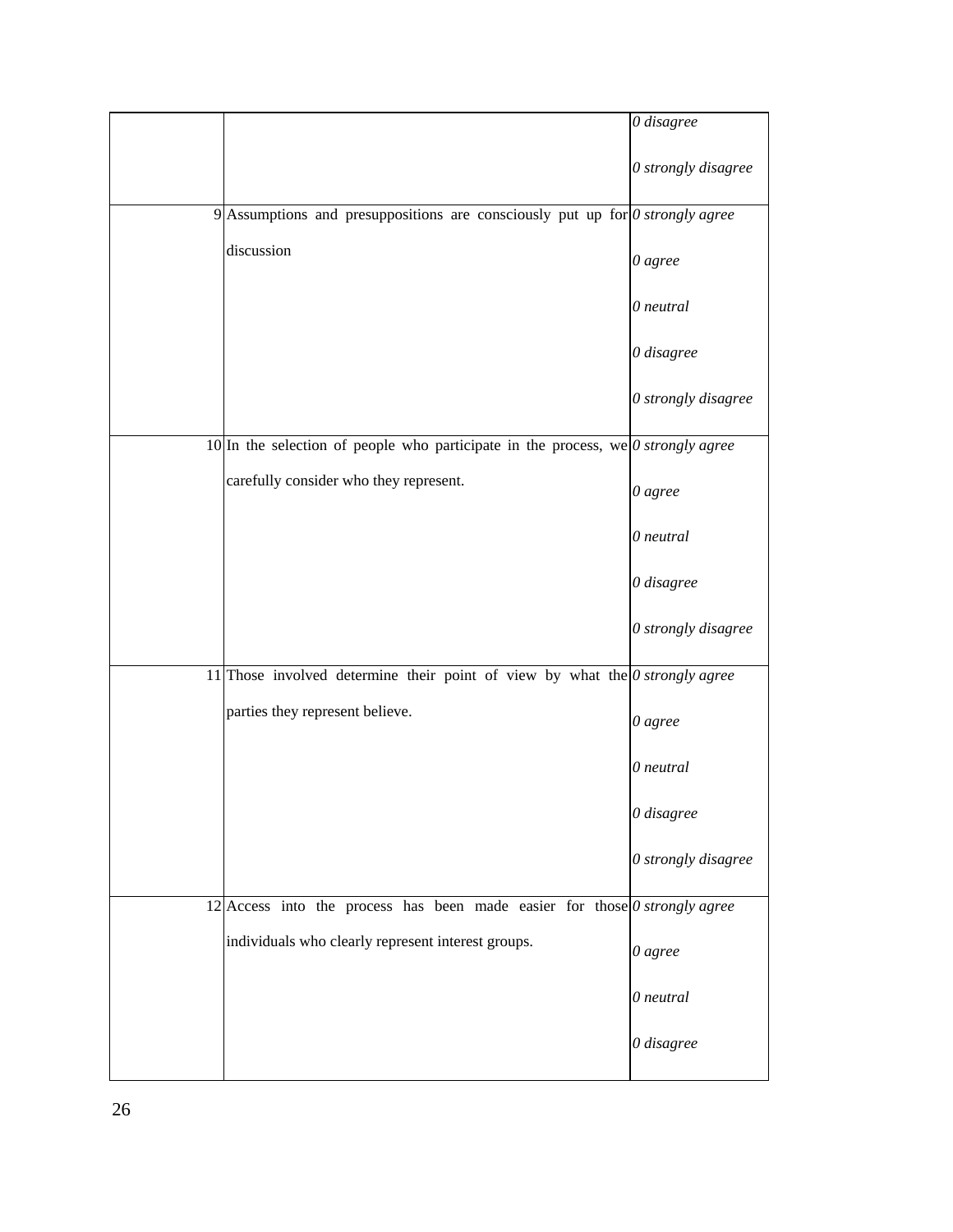|                                                                                           | 0 strongly disagree |
|-------------------------------------------------------------------------------------------|---------------------|
| Horizontal relations versus vertical relations                                            |                     |
|                                                                                           |                     |
| 13 The project organisation is flat and/or shaped as a matrix.                            | 0 strongly agree    |
|                                                                                           | 0 agree             |
|                                                                                           | 0 neutral           |
|                                                                                           | 0 disagree          |
|                                                                                           | 0 strongly disagree |
| 14 Communication and administration occur in one's own $\theta$ strongly agree            |                     |
| organisational layer and between the layers.                                              | 0 agree             |
|                                                                                           | $0$ neutral         |
|                                                                                           | 0 disagree          |
|                                                                                           | 0 strongly disagree |
| 15 Project leadership consults with the implementers and involves $\theta$ strongly agree |                     |
| them in the decision. Mutual decision making clearly exists.                              | 0 agree             |
|                                                                                           | 0 neutral           |
|                                                                                           | 0 disagree          |
|                                                                                           | 0 strongly disagree |
| 16 The project organisation has a hierarchical structure.                                 | 0 strongly agree    |
|                                                                                           | 0 agree             |
|                                                                                           | 0 neutral           |
|                                                                                           | 0 disagree          |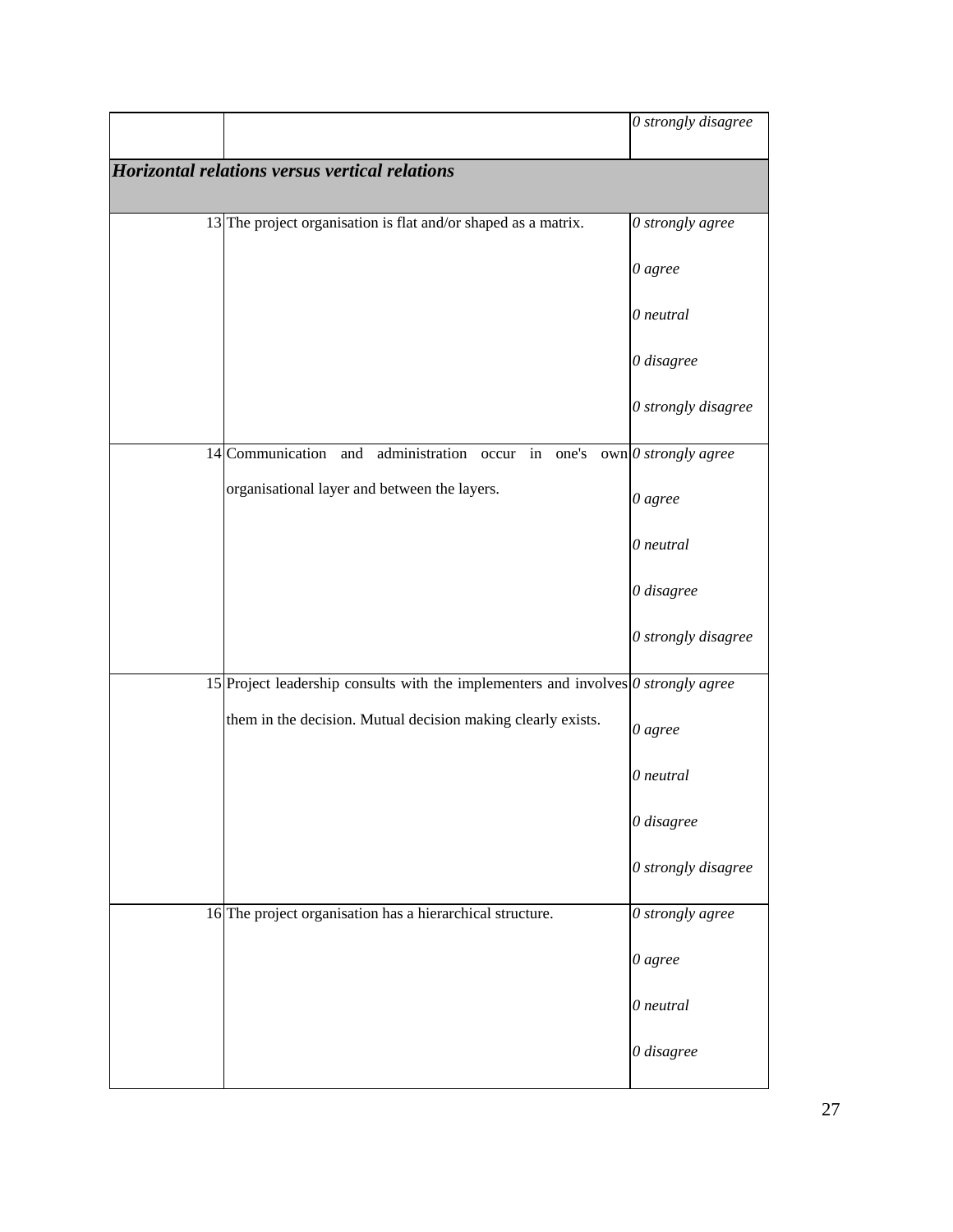|                            |                                                                                                     | 0 strongly disagree |
|----------------------------|-----------------------------------------------------------------------------------------------------|---------------------|
|                            | 17 Communication and administration occur between the different $\theta$ strongly agree             |                     |
|                            | layers in a top-down fashion.                                                                       | $0$ agree           |
|                            |                                                                                                     | 0 neutral           |
|                            |                                                                                                     | 0 disagree          |
|                            |                                                                                                     | 0 strongly disagree |
|                            | 18 Project leadership determines what the subordinate organisation $\partial$ strongly agree        |                     |
|                            | does.                                                                                               | 0 agree             |
|                            |                                                                                                     | 0 neutral           |
|                            |                                                                                                     | 0 disagree          |
|                            |                                                                                                     | 0 strongly disagree |
| Openness versus closedness |                                                                                                     |                     |
|                            |                                                                                                     |                     |
|                            | 19 No conditions are attached to joining in discussions, in thinking and in $\theta$ strongly agree |                     |
|                            | decision making about the direction of the project.                                                 | 0 agree             |
|                            |                                                                                                     | 0 neutral           |
|                            |                                                                                                     | 0 disagree          |
|                            |                                                                                                     | 0 strongly disagree |
|                            | 20 In every new phase of the project, new parties are found and thus new $\theta$ strongly agree    |                     |
|                            | connections are made.                                                                               | 0 agree             |
|                            |                                                                                                     | $0$ neutral         |
|                            |                                                                                                     | $0$ disagree        |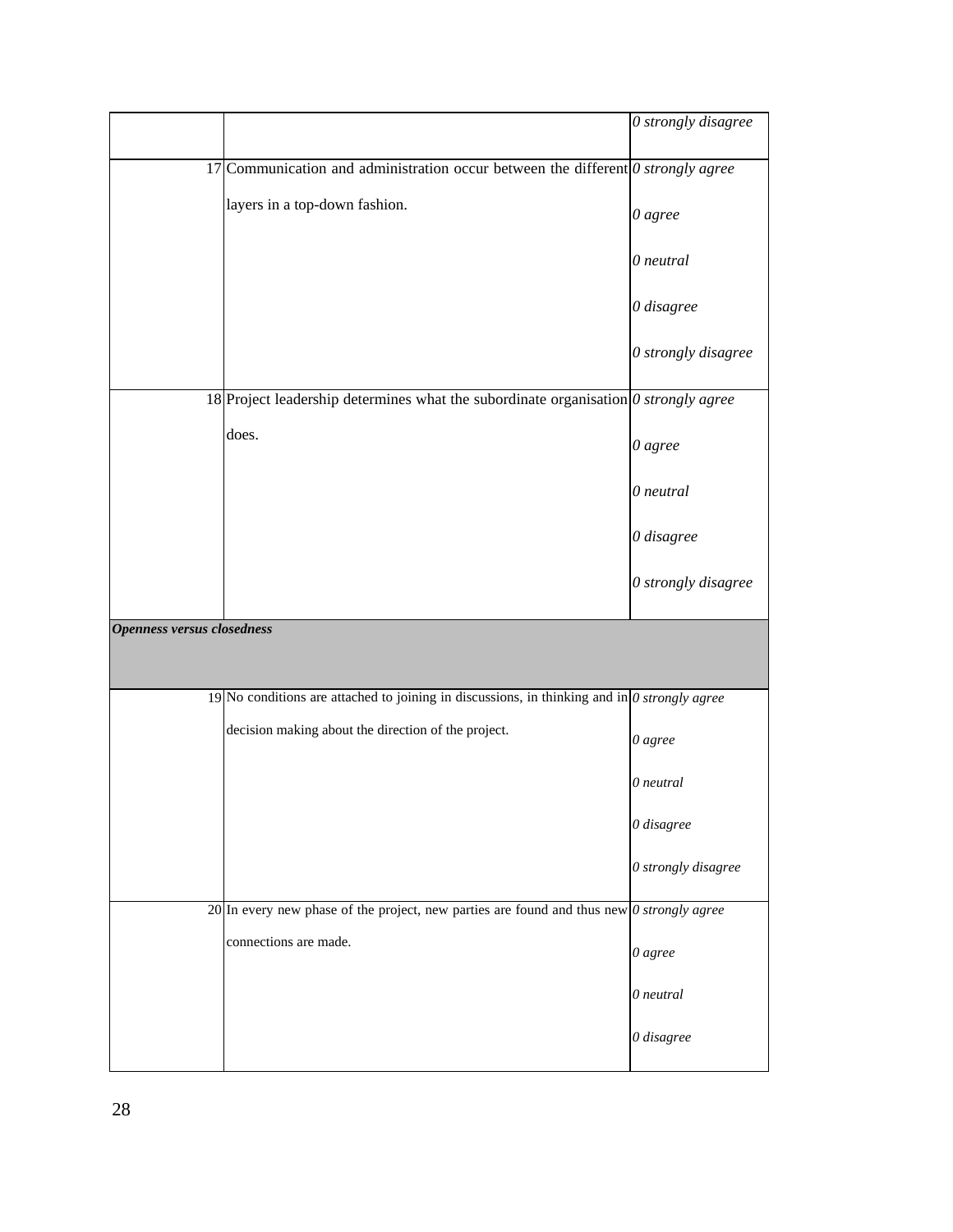|                                                                                                    | 0 strongly disagree |
|----------------------------------------------------------------------------------------------------|---------------------|
| 21 As far as parties have been selected, this has been carried out in open $\theta$ strongly agree |                     |
| competition.                                                                                       | $0$ agree           |
|                                                                                                    | $0$ neutral         |
|                                                                                                    | 0 disagree          |
|                                                                                                    | 0 strongly disagree |
| 22 Project management determines which parties enter the network $\theta$ strongly agree           |                     |
| around the project.                                                                                | 0 agree             |
|                                                                                                    | $0$ neutral         |
|                                                                                                    | 0 disagree          |
|                                                                                                    | 0 strongly disagree |
| 23 It is almost impossible for new parties to participate in the project $\theta$ strongly agree   |                     |
| organisation.                                                                                      | $0$ agree           |
|                                                                                                    | $0$ neutral         |
|                                                                                                    | 0 disagree          |
|                                                                                                    | 0 strongly disagree |
| 24 Project management determines the selection of parties necessary for $\int$ o strongly agree    |                     |
| (parts of) the project through mutual consultation.                                                | 0 agree             |
|                                                                                                    | $0$ neutral         |
|                                                                                                    | 0 disagree          |
|                                                                                                    | 0 strongly disagree |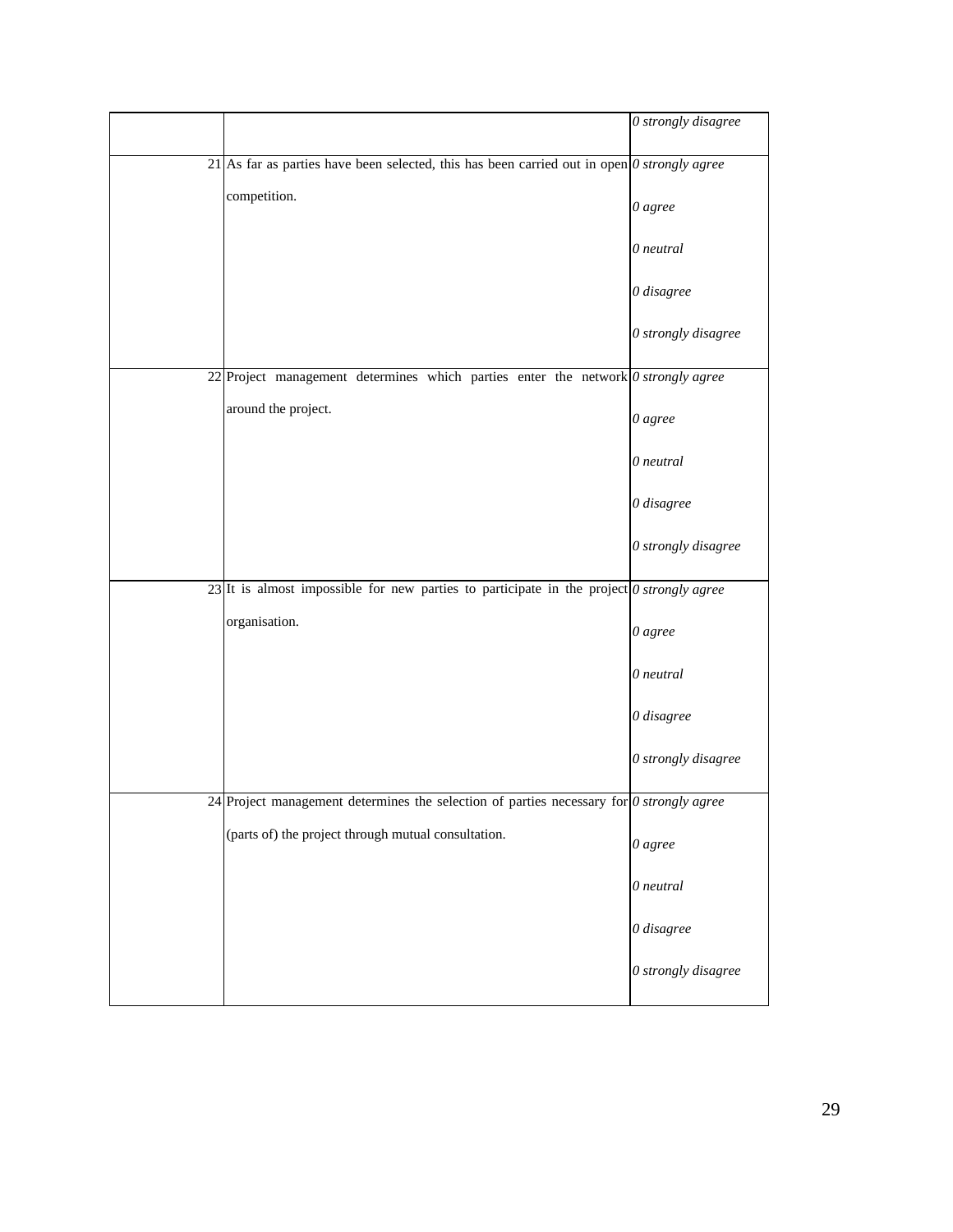#### **Appendix 2 Correlation matrix**

table 1 correlations

|                                 | nvolvement | Manageability | Variety      | Representativeness | Horizontal relations | /ertical<br>relations | Openness        | Closedness      | prodans           | action (oriented) | Communication     | Conflict          | Research as joint<br>fact finding | alone process<br>Research as stand- | Frust in teractions | agreements<br>Contracts and clear | Result oriented | Relation oriented | nternal<br>orientation | External orientation | Reactive | Pro-active     | Flexible  |  |
|---------------------------------|------------|---------------|--------------|--------------------|----------------------|-----------------------|-----------------|-----------------|-------------------|-------------------|-------------------|-------------------|-----------------------------------|-------------------------------------|---------------------|-----------------------------------|-----------------|-------------------|------------------------|----------------------|----------|----------------|-----------|--|
| involvement                     |            |               |              |                    |                      |                       |                 |                 |                   |                   |                   |                   |                                   |                                     |                     |                                   |                 |                   |                        |                      |          |                |           |  |
| manageability                   | 0,36       | 1,00          |              |                    |                      |                       |                 |                 |                   |                   |                   |                   |                                   |                                     |                     |                                   |                 |                   |                        |                      |          |                |           |  |
| variety                         | 0,38       | 0,55          | 1,00         |                    |                      |                       |                 |                 |                   |                   |                   |                   |                                   |                                     |                     |                                   |                 |                   |                        |                      |          |                |           |  |
| representativeness              | 0,20       | $-0,27$       | -0,27        | 1,00               |                      |                       |                 |                 |                   |                   |                   |                   |                                   |                                     |                     |                                   |                 |                   |                        |                      |          |                |           |  |
| horizontal relations            | 0,03       | 0,22          | 0,07         | $-0, 15$ 1,00      |                      |                       |                 |                 |                   |                   |                   |                   |                                   |                                     |                     |                                   |                 |                   |                        |                      |          |                |           |  |
| vertical relations              | 0,09       | 0, 15         | 0, 19        | ,44                | $-0,08$              | 1,00                  |                 |                 |                   |                   |                   |                   |                                   |                                     |                     |                                   |                 |                   |                        |                      |          |                |           |  |
| openness                        | 0,13       | 0,23          | 0.40         | $-0, 16$           | 0, 15                | 0,20                  | 1,00            |                 |                   |                   |                   |                   |                                   |                                     |                     |                                   |                 |                   |                        |                      |          |                |           |  |
| closedness                      | 0, 15      | .41           | 0,00         | 0,14               | 0,09                 | 0,23                  | 0,06            | 1,00            |                   |                   |                   |                   |                                   |                                     |                     |                                   |                 |                   |                        |                      |          |                |           |  |
| support                         | 0,04       | 0,27          |              | $-0,09$ 0,14       | 0,04                 | $-0,13$ 0,12          |                 | 0,12            | 1,00              |                   |                   |                   |                                   |                                     |                     |                                   |                 |                   |                        |                      |          |                |           |  |
| action(oriented)                | $-0,02$    | 0,17          | 0,08         | $-0, 15$           | $-0,07$              | 0,41                  | 0,08            | 0,02            | 0,35              | 1,00              |                   |                   |                                   |                                     |                     |                                   |                 |                   |                        |                      |          |                |           |  |
| communication                   | , 33       | 0,57          | 0,39         | $-0,20$ 0,12       |                      | 0,03                  | 0,30            | 0,06            | 0,49              | $-0,16$ 1,00      |                   |                   |                                   |                                     |                     |                                   |                 |                   |                        |                      |          |                |           |  |
| conflict                        | $-0,09$    | 0.37          |              | $-0,16$ 0,15       | 0,08                 | $-0,12$               | 0, 14           | $-0,28$         | 0,31              | 0,00              | $-0,05$ 1,00      |                   |                                   |                                     |                     |                                   |                 |                   |                        |                      |          |                |           |  |
| research as joint fact finding  | $-0,02$    | .43           | $-0,04$      | -0,08              | 0,27                 | 0,24                  | 0,26            | 32 <sub>1</sub> | 0,53              | $-0,05$           | 0.33 <sub>1</sub> | 0,01              | 1,00                              |                                     |                     |                                   |                 |                   |                        |                      |          |                |           |  |
| research as stand alone process | 0,09       |               | $-0,19$ 0,15 | 0,14               | $-0,12$              | 0,47                  | $-0,10$ 0,18    |                 | 0.49              | 0,26              | 0.33              | $-0, 15$          | 0,34                              | 1,00                                |                     |                                   |                 |                   |                        |                      |          |                |           |  |
| trust in interactions           | 0,33       | 0,23          | 0,09         | 0,17               | 0,03                 | 0,05                  | 0,01            | 0,42            |                   | $-0,10$ $-0,14$   | 0,07              | 0.40 <sub>1</sub> | 0,35                              | $0,22$ 1,00                         |                     |                                   |                 |                   |                        |                      |          |                |           |  |
| contracts and clear agreements  | 0, 19      | $-0,24$       | 0, 16        | $-0,19$ 0,09       |                      | $-0,03$               | $-0,27$         | $-0,14$         | 0.32              | 0,05              | $-0, 11$          | $-0,02$           | $-0,26$                           | ,36                                 | $-0,30$             | 1,00                              |                 |                   |                        |                      |          |                |           |  |
| result oriented                 | 0, 18      | 0,30          | 0,08         | 0, 13              | 0,27                 | 0,28                  | $-0,05$         | 0,54            | 0,05              | 0,29              | 0.33              | 0,04              | $-0,06$                           | ,40                                 | 0,28                | 0,18                              | 1,00            |                   |                        |                      |          |                |           |  |
| relation oriented               | 0,23       | .35           | 0,17         | $-0,31$            | 0,41                 | $-0, 10$              | 0,32            | 0,17            | 0,22              | 0, 15             | 0,31              | 0,20              | .44                               | $-0,07$                             | $-0,16$             | $-0,13$                           | 0,25            | 1,00              |                        |                      |          |                |           |  |
| internal orientation            | 0, 19      | $-0,21$       |              | $-0,11$ 0,21       | 0,20                 | 0,08                  | $-0,07$         | 0,47            | 0,07              | $-0,01$ 0,05      |                   | 0,47              | $-0,18$                           | $-0,03$                             | $-0,07$             | 0,06                              | 0,03            | 0,04              | 1,00                   |                      |          |                |           |  |
| extrenal orientation            | $-0,04$    | 0,05          | 0,03         | 0,24               | 0.41                 | 0,08                  | $-0,24$ 0,06    |                 | 0,30              | $-0,14$ 0,10      |                   | 0,35              | 0, 16                             | -0,01                               | $-0,24$             | 0,26                              | 0,27            |                   | $-0,05$ 0,16 1,00      |                      |          |                |           |  |
| reactive                        | 0, 10      | 0,17          | 0,24         | 0, 16              | 0, 15                | 0,07                  | $-0,13$         | $-0,24$         | 0,24              | $-0,37$           | 0,40              | 0,01              | $-0,16$                           | 0,02                                | 0,24                | $-0, 10$                          | 0, 16           | $-0, 14$          | 0,42                   | 0,18                 | 1,00     |                |           |  |
| proactive                       | 0,00       | 0,27          | 0, 15        | 0,03               | 0.40 <sub>1</sub>    | 0,29                  | 0,04            | $, 35^{-}$      | $-0, 10$          | 0,33              | 0,01              | 0.33              | $-0,03$                           | ,37                                 | 0,28                | 0,06                              | ,45             | 0, 13             | $-0,36$                | ,40                  | $-0,11$  | 1,00           |           |  |
| flexible                        | , 32       | .36           | 0.34         | $-0,17$            | ,35                  | $-0,16$               | 0,26            | $-0, 16$        | 0.50 <sub>1</sub> | $-0,08$           | 0.65              | 0,24              | 0,21                              | 31                                  | 0,03                | $-0,02$ 0,19                      |                 | 0,31              | 0,22                   | ,44                  | 0,21     | 0,25           | 1,00      |  |
| rigid                           | 0,04       | $-0,15$       | $-0,29$      | 0,30               | 0,07                 | $-0,04$               | $-0,05$         | $-0, 14$        | 0,45              | $-0,29$           | 0,23              | 0,30              | 0,00                              | $-0,21$ 0,11                        |                     |                                   | $-0,27$ 0,13    | $-0,09$           | 0,51                   | 0, 12                | 0,50     | $-0,10$ $0,25$ |           |  |
| steering for substance          | 0,14       | 0,25          | 0,24         | $-0,12$            | $-0,14$              | 0,32                  | 0,41            | 0,09            |                   | $-0,04$ 0,22      | 0,21              | 0,14              | 0, 13                             | 0,13                                | 0,01                | $-0,13$ 0,14                      |                 | , 33              | 0,03                   | , 36                 | $-0,12$  | $-0,23$        | 0,02      |  |
| steering for process            | $-0,17$    | $-0,14$       | $-0,21$      | 0,01               | 0,01                 | $-0,07$               | $-0, 13$        | $-0,09$         | $-0,12$           | 0,18              | -0,10             | 0,04              | $-0, 14$                          | 0,13                                | 0,00                | 0,22                              | 0,24            | $-0,22$           | $-0,02$                | 0,08                 | 0,07     | 0,06           | $-0,03$ 0 |  |
| goal realisation                | 0,24       | 0,08          | 0,00         | 0, 15              | 0, 16                | 0,00                  | $-0,26$         | 0,24            | 0,01              | $-0, 13$          | $-0,02$           | $-0,02$           | $-0,17$                           | 0,30                                | 0,26                | 0,05                              | 0,42            | 0,02              | 0,33                   | 0,09                 | ),45     | 0,08           | $-0,26$   |  |
| goal seeking                    | 0, 10      | 0,26          | 0,04         | 0,26               | 0,20                 | 0.34                  | 0,14            | 0,25            | 0,04              | 0,18              | 0,14              | 0,01              | 0,24                              | 0,14                                | 0,11                | $-0,26$                           | 0,28            | 0,11              | 0,01                   | 0, 18                | 0, 16    | 0,20           | $-0,06$ 0 |  |
| designing                       | 0,22       | 0.41          | $-0,05$      | 0,29               | $-0,22$              | $-0,16$               | $-0,18$ $-0,11$ |                 | $-0,11$           | $-0,07$           | $-0,25$           | 0,11              | 0,54                              | 0,23                                | 0, 18               | 0, 16                             | 0,14            | $-0,08$           | 0,23                   | $-0,30$              | 0,21     | $-0,17$        | 33        |  |
| developing                      | $-0,13$    | $-0,03$       | 0,09         | $-0,02$            | 0,47                 | 0, 13                 | 0,22            | 0,07            | $-0, 14$          | $-0,01$           | $-0,07$           | $-0,04$ 0,03      |                                   | 0,23                                | 0, 13               | 0,07                              | 0,08            | 0,13              | $-0,23$                | ,39                  | $-0,07$  | , 51           | 0,14      |  |
| Commitment                      | 0,08       | 0, 16         | 0,08         | 0,09               | 0,36                 | 0, 19                 | $-0,09$         | $-0,22$         | 0, 10             | 0,12              | 0,24              | $-0,13$ 0,14      |                                   | 0,02                                | 0,07                | $-0,07$                           | 0,14            | 0,23              | 0,21                   | 0,28                 | 0, 18    | , 34           | ,43       |  |
| discretion                      | $-0,14$    | $-0,03$       | 0, 18        | 0, 11              | $-0,21$ 0,18         |                       | 0,20            | 0,36            | 0,06              | 0,04              |                   | $-0,03$ 0,19      | $-0, 11$                          | $-0,31$                             | $-0,19$             | $-0,08$                           | 0.41            | 0,47              | 0,09                   | 0,18                 | $-0,01$  | $-0,02$        | 0,26      |  |
| content                         | 0,24       | , 33          | 0, 10        | 0,28               | 0,25                 | ,45                   | 0,06            | 0,26            | 0, 16             | $-0,04$           | 0.41              | $-0,17$           | 0,26                              | 0, 19                               | 0,31                | $-0,20$                           | 1.35            | 0,14              | 0, 15                  | 0,30                 | , 38     | 0,30           | 0,27      |  |
| process                         | 0,07       | .41           | 0,01         | -0.10              | .55                  | 0,17                  | 0,22            | 0,28            | 0, 16             | 0,03              | .46               | $-0,24$           | 43                                | $-0, 14$                            | 0,17                | 0,28                              | 0.33            | 0.40              | 0, 10                  | 0,08                 | 0,22     | 0.27           |           |  |

#### **Appendix 3: Most important regression analysis**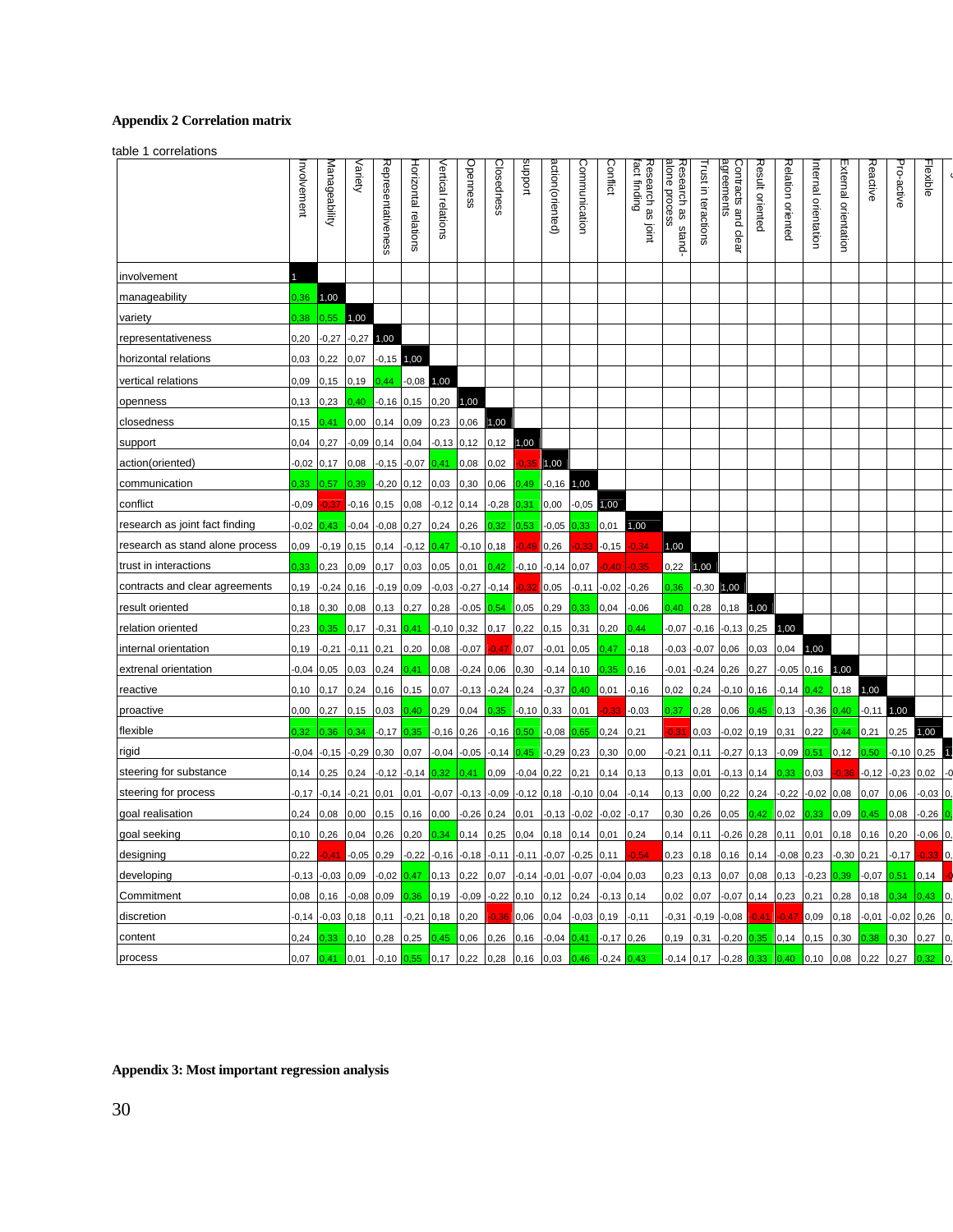The most important choices (poles) are presented here for content and process outcomes that come out of the step-wise regression analysis. The regression analyses are presented with content or process as a dependent variable (an average of the item scores that range from 1 to 5) and one of the poles as the independent variable. The independent variable is constructed by summing the scores for the three items that make up the variable and can vary from 3 to 15.

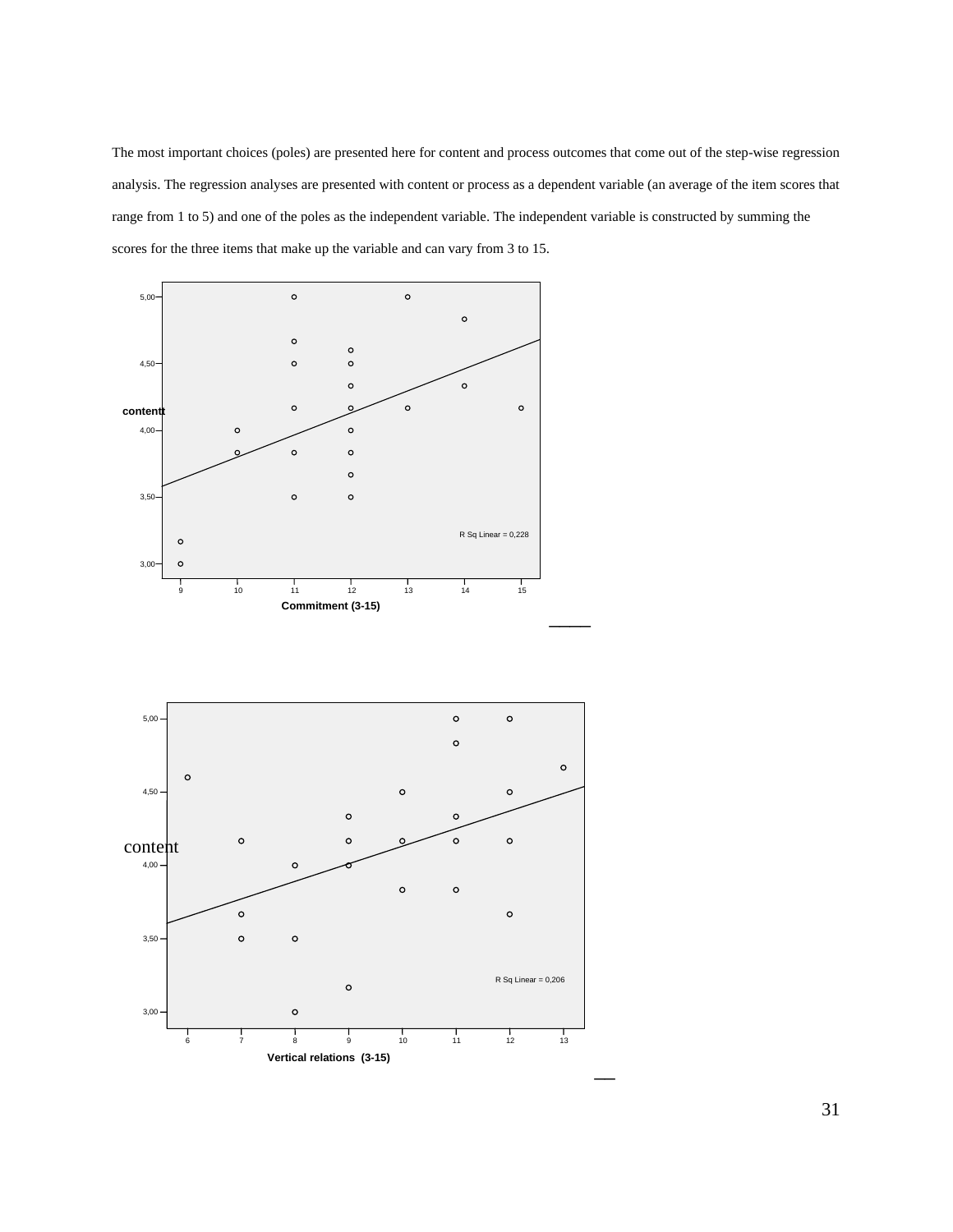

32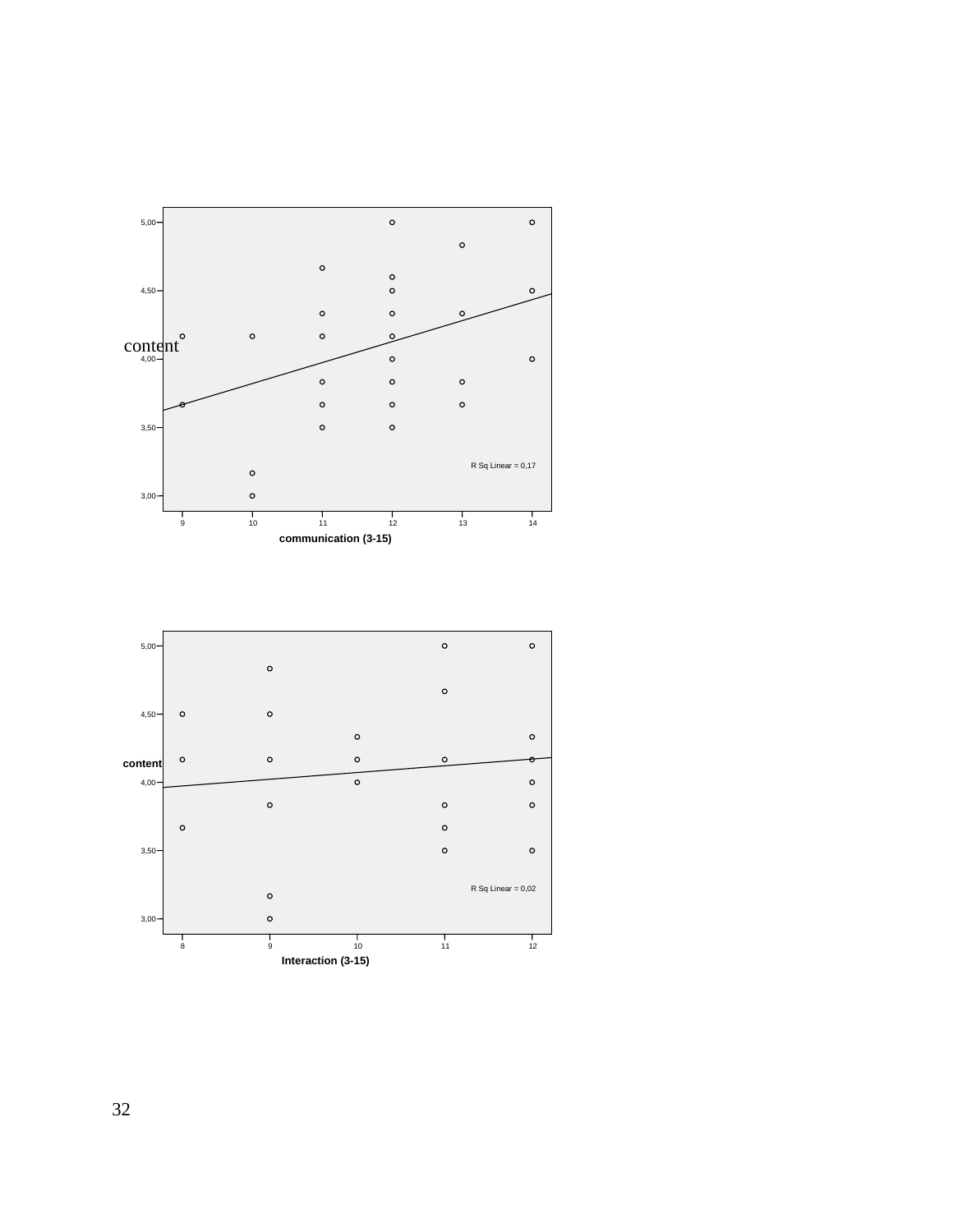

MOST IMPORTANT CHOICES FOR PROCESS OUTCOMES



 $\overline{\phantom{a}}$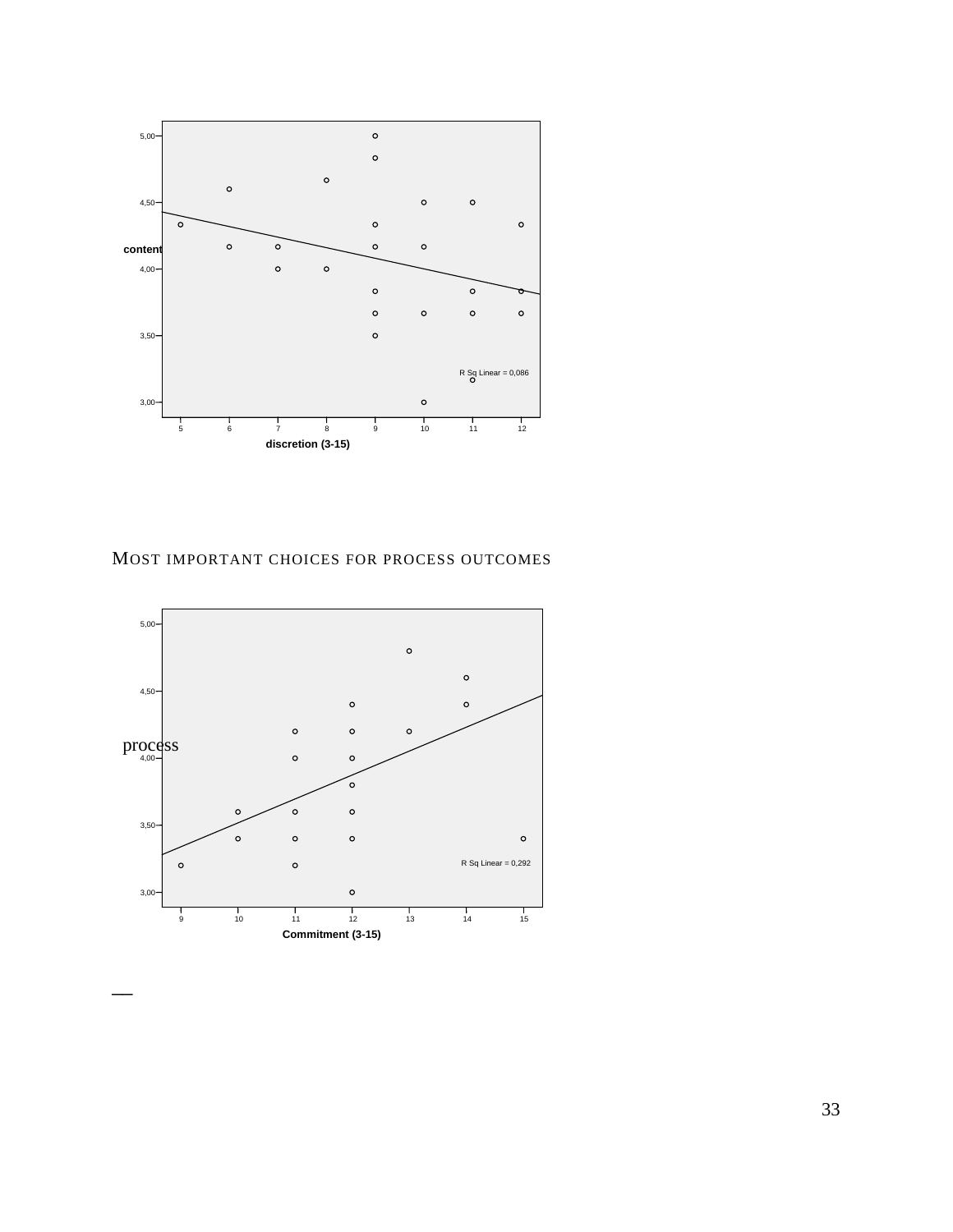